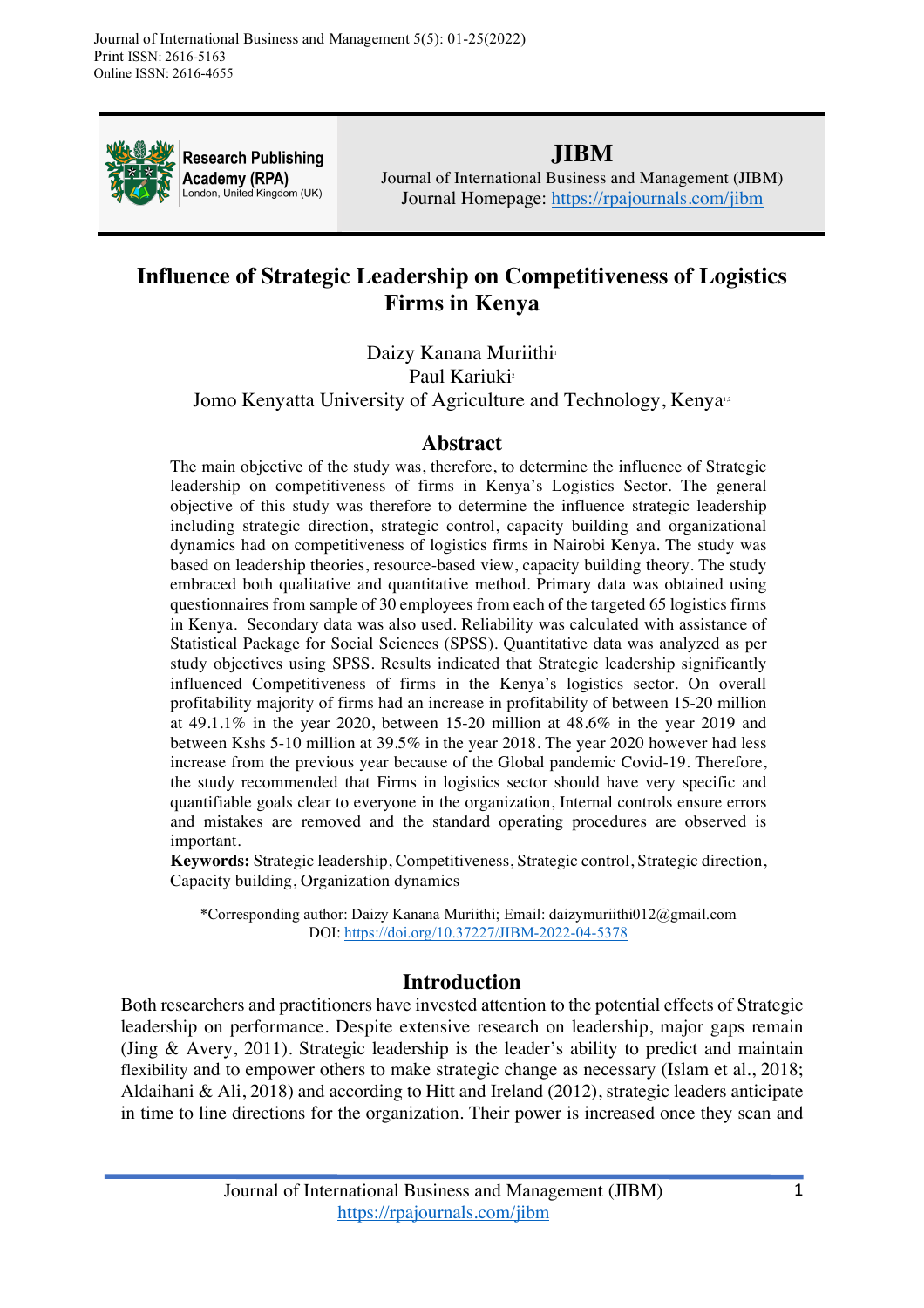deal with the critical sectorsof their environment as leadership remains one among foremost important and driving forces of corporation (Alwagee et al., 2013).

The six components of Strategic Leadership, according to Haitt & Ireland (2012), include identifying the organization's objective or vision, exploiting, or retaining essential skills, generating human capital, maintaining an effective organizational culture, stressing ethical standards, and implementing balanced organizational controls.

Hughes and Beatty (2015), states strategic leadership is how individuals and teams enact strategic leadership once they think, act and influence in ways in which promote sustainable competitive advantage of the organization. Strategic leadership requires expertise in managing both internal and external business environment and interacts during a complex information science (Deeboonmee and Ariratana, 2014).

Competitiveness is when a company has capacity to generate goods and services successfully match the needs of markets. Corporations do compete over their share of domestic and global markets. The competitiveness of any given organization primarily depends on the ability to be innovative and to remodel quickly to market changes and to improve quality by expanding its market share at the expense of less- efficient firms (Cruz-Cunha & Putnik, 2016)

Leaders need to enhance their critical thinking as challenges increases, their performance requirements become stringent. Hughes & Beatty (2015) studied the core elements of strategic leadership framework and competitiveness of firms and located there to be three major components of strategic leadership. First, the strategic leadership role is to know the business is both interdependent and interconnected. Therefore, Strategic leadership is aimed toward finding a balance between long-term focus of designs, like transformational leadership and therefore the short-term focused sort of transactional leadership. (McCleskey, 2014)

The aim is to integrate short-term decisions which are a necessary part of any organization and its decision-making, with the extensive outlook. There's a robust transformational element to strategic leadership. The framework sets bent have a deep impact on organization's vision and values, as its structure and systems. The design sets create more clarity and operational strength throughout it, with leaders having the most important role in achieving this. The strategic leader must possess specific qualities and skills to possess a deep impact on operational culture. (Carpenter, 2011)

### **Global perspective of Strategic Leadership**

According to Basit (2018) study, it established that car manufacturing business Proton in Malaysia, practices strategic leadership to influence its operational strategy and performance. The study examines both dependent and independent variables influence on strategic leadership with implications for research within the future. Research on leadership focused on strategic leadership, in contrast to the normal managerial and visionary leadership has been rising. The focus was on how the choices leaders make within short term guarantees long-term viability of the organization.

The study by Carey et al. (2012) examined, "Within an organization, there is likely going to struggle from an absence of workers' morale, confidence and productivity among workers and likewise, stockholders may be alarmed when a company is left with enormous gap in leadership for any reason. The causal consequences are widely felt both within and outside the doors of the organization". Strategic leadership is the drive to figure successfully and deliver extraordinary performance (Deeboonmee & Ariratana, 2014). The study targeted groups of employees from senior executive and used 65 respondents. It was established there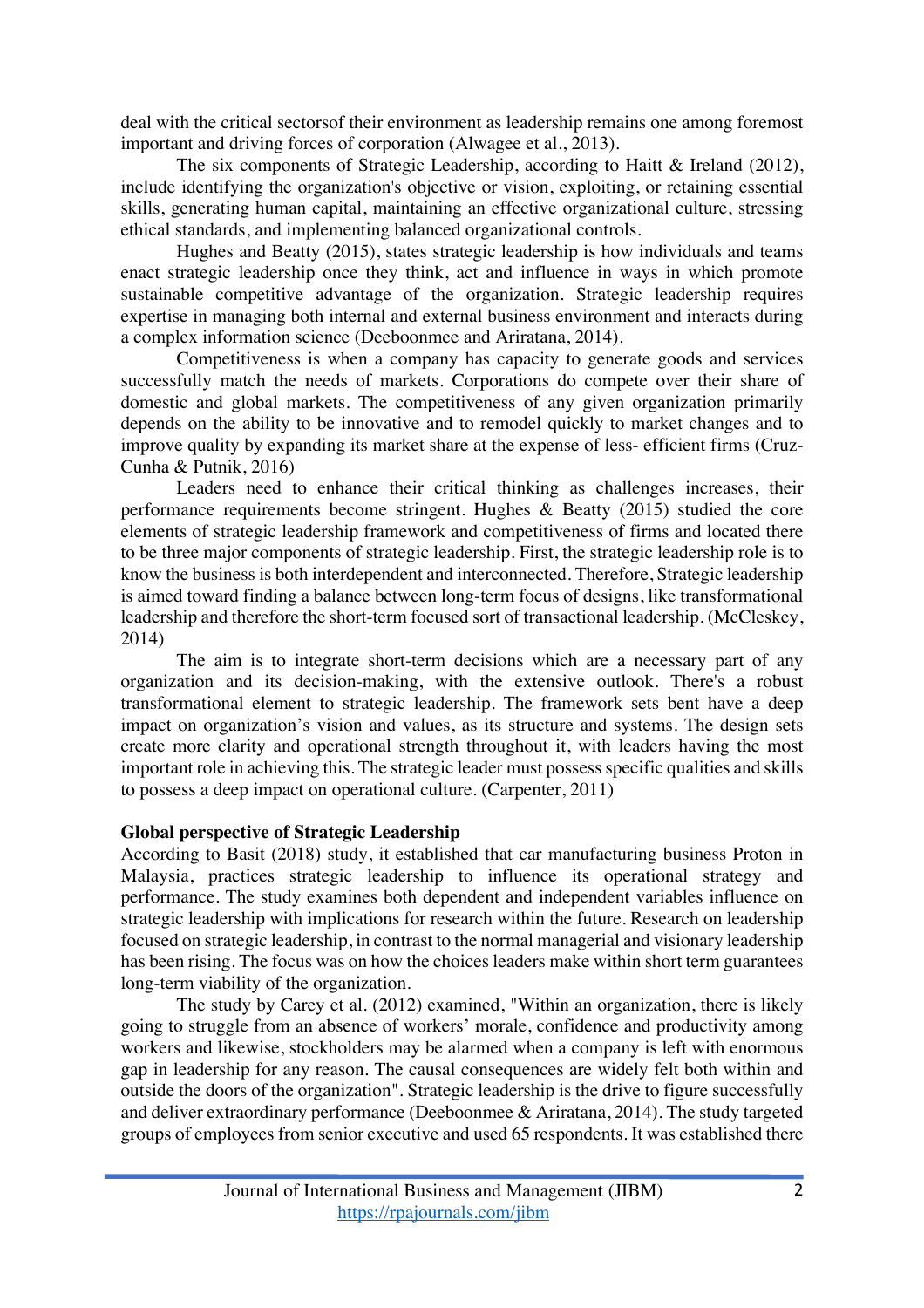was an instantaneous and positive relationship between strategic leadership operational excellence, strategic orientation, and business performance. The study proposed strategic competitiveness would give companies a competitive advantage to survive in an uncertain time by formulating and executing their strategies successfully. Regional perspective of Strategic Leadership

Participants of the inaugural Africa leadership forum in Dar es Salaam, Tanzania convened by former president of Tanzania Benjamin Mkapa and Uongozi institute under the theme ''meeting challenges of Africa transformation'' agreed Africa needs the kind of leaders who are very strategic, inclusive, and capable of managing diversities so on realize great transformation in these times. They agreed Africa doesn't lack vision and concepts but needs leaders to remodel these ideas to action (The African Leadership Forum, 2014).In recent years, business environments and competitive markets are volatile, uncertain, complex, and heterogeneous. Therefore, firms have implemented valuable competencies, capabilities and methods for own business operations and activities to reinforce business excellence, encourage competitive advantage, achieve firm performance, gain corporate survival, and promote organizational sustainability in these circumstances (Halawi et al., 2015).

#### **Kenyan Perspective of Strategic Leadership on Competitiveness of Firms**

Kabetu and Iravo (2018), sought to ascertain the influence of adoption of strategic leadership on the performance of UN-Habitat in Kenya. The study revealed the adoption of core competencies dramatically affects the performance of UN-Habitat in Kenya. This correlates with Gorgens (2009), who argued understanding the abilities needed and therefore the capacity of individuals also the leadership involved within the M&E system undertaking human capacity assessments and addressing existing capacity gaps through structured capacity development programs is at the center of the system.

This study found team building in the organization leads to mentorship and which training and seminar programs within the organization enhance service delivery. This supports Clarke (2013), who noted through strategic leadership, teams could manage tasks better than individuals. The study found communicating the strategic direction affects the performance of UN-Habitat in Kenya significantly. The study went on to revealing core values are well stated within organization for strategy implementation process enhancing performance (Clarke, 2013)

This conforms to Clarke et al. (2013) who argued almost all firms hire strategic leaders who can use the efficient mode of communication with the technological advancement for his or her execution abilities, not for his or her discovery, skills and CEOs with the insight and commitment to cultivating organizational capabilities for the invention are rare. A majority of the conceptual and empirical studies done have shown strategic leadership actions significantly influence performance of a company. Despite its necessity, studies have demonstrated influence of strategic leadership on organizational performance is contingent upon situational constraints or random effects which can be out of control. To date, very little empirical research has analyzed the direct and indirect relationship between strategic direction and competitiveness of firms (Clarke, 2013).

### **Logistics Firms in Kenya**

Kenya's logistics market has evolved over the past decade from typical low specification warehouses commonly identified as 'go downs' to higher quality A- and B-grade warehouses. Due to the improved infrastructure, and specifically road transport system, most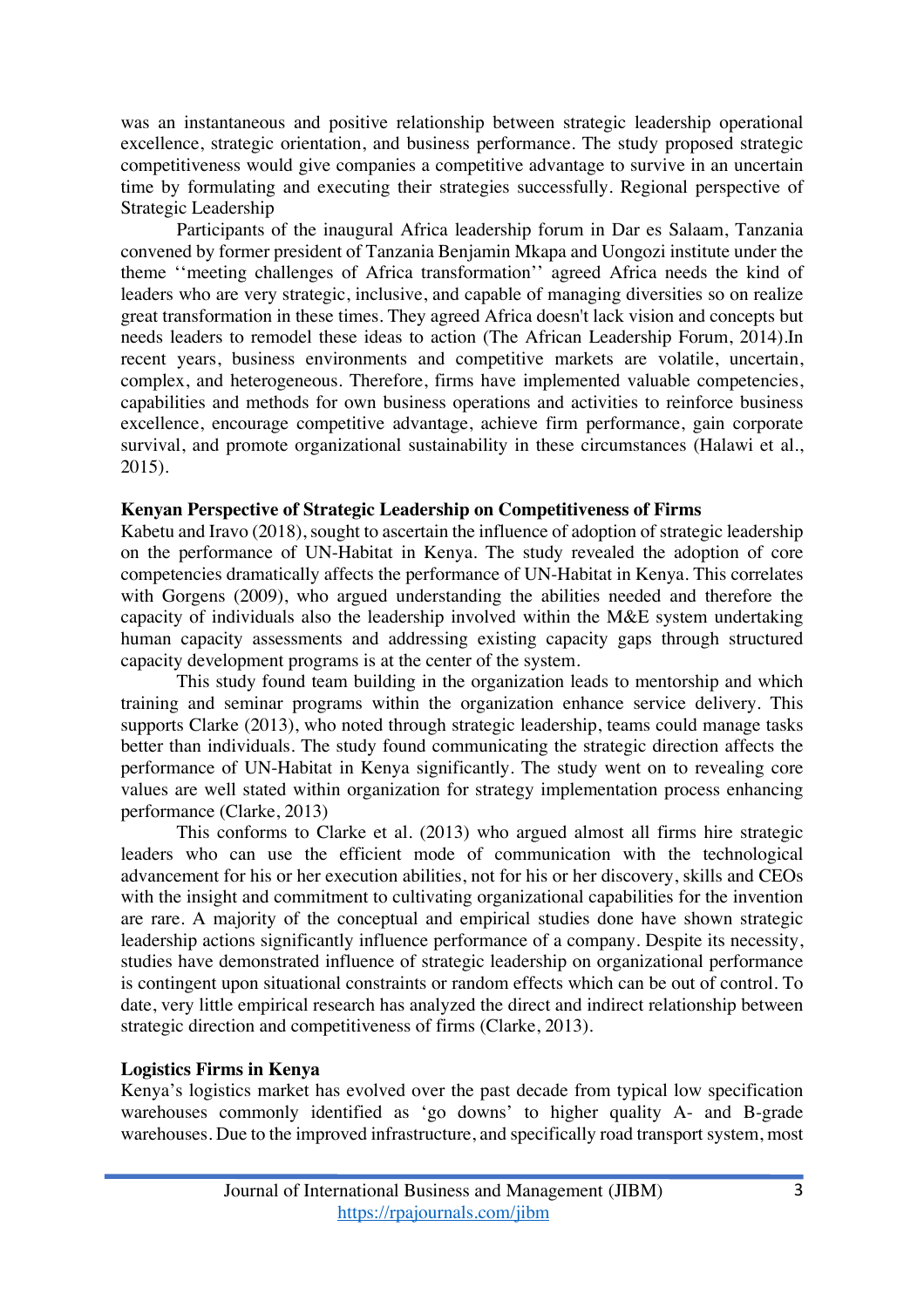operators are now considering relocating to less congested areas away from Nairobi City, such as Kiambu and Machakos counties where there is availability of relatively cheap land to maximize their resources.

Logistics users currently occupy the highest market share of approximately 26%, followed by the manufacturing and engineering sector at 23% and the wholesale at 22%. Demand from these Logistics users are mainly driven by improved infrastructure; government support regarding tax incentives and SEZ status, expanding retail platforms; and Mombasa Port's throughput growth has immensely contributed to the growth of logistics sector. The transport and storage industry registered a small growth of 5.4% in Q3 2019 in comparison to 5.3% in the same quarter of 2018. The volume of port throughput grew by 10% in 2019, from 1.19 million Twenty-foot Equivalent Units (TEU) in 2018, to 1.31 million TEU in 2019. This growth was sky rocketed and was driven by performance of the Standard Gauge Railway (SGR) from Nairobi to Mombasa, which commenced commercial freight operations in January 2018 focus and undesirable results have been achieved so far.

Fewer than 10% of leaders exhibit strategic skills a woefully low number considering the demands on organizations today (Kabetu & Iravo, 2018). This therefore prove multinational logistics organization stay ahead in terms of competition as compared to the Kenyan-based logistics firms. This challenge significantly influences the performance of an organization (Quigley & Graffin, 2017; Islam, et al., 2018).

Many studies have been done locally in Kenya regarding competitiveness in logistics companies in Kenya. Kenya is among the top-four countries in Africa with the most significant economic growth promise over the next five years, a new survey of global logistics executives show. (Hitt & Ireland, 2012) did research on the impact of strategic leadership on the Organization performance, strategic orientation, and operational strategy in Malaysia. The study realized strategic leadership is directly and indirectly positively associated with the organizational performance of business organizations.

The general objective of this study is to determine the influence of strategic leadership on competitiveness of logistics firms in Kenya. The specific objectives were to determine the influence of Strategic direction on competitiveness of logistics firms in Kenya. To establish how strategic control influence competitiveness of logistics firms in Kenya. To determine the influence of capacity building on the competitiveness of logistics firms in Kenya. To determine how organization dynamics, influence competitiveness of logistics firms in Kenya.

#### **Justification of the study**

This study will help Academicians and researchers to understand how strategic leadership affects the performance of logistics industry in Kenya and identify areas of further research in strategic leadership on performance of organizations. Executives/ corporations; this study will help executives understand the importance of strategic leadership on performance of Logistics industry in Kenya. This will help them in emphasizing areas need to be improved and make strategic leadership a tool of performance. Policy makers (government and regulators); this study will help policy makers to identify whether there is any improvement in the performance of logistics companies can directly be attributed to strategic leadership. Therefore, the study will help policy makers to ensure high performance of the companies. Investors: this study will help investors understand management of Logistics industry in Kenya and measures the government has taken to ensure their performance improves.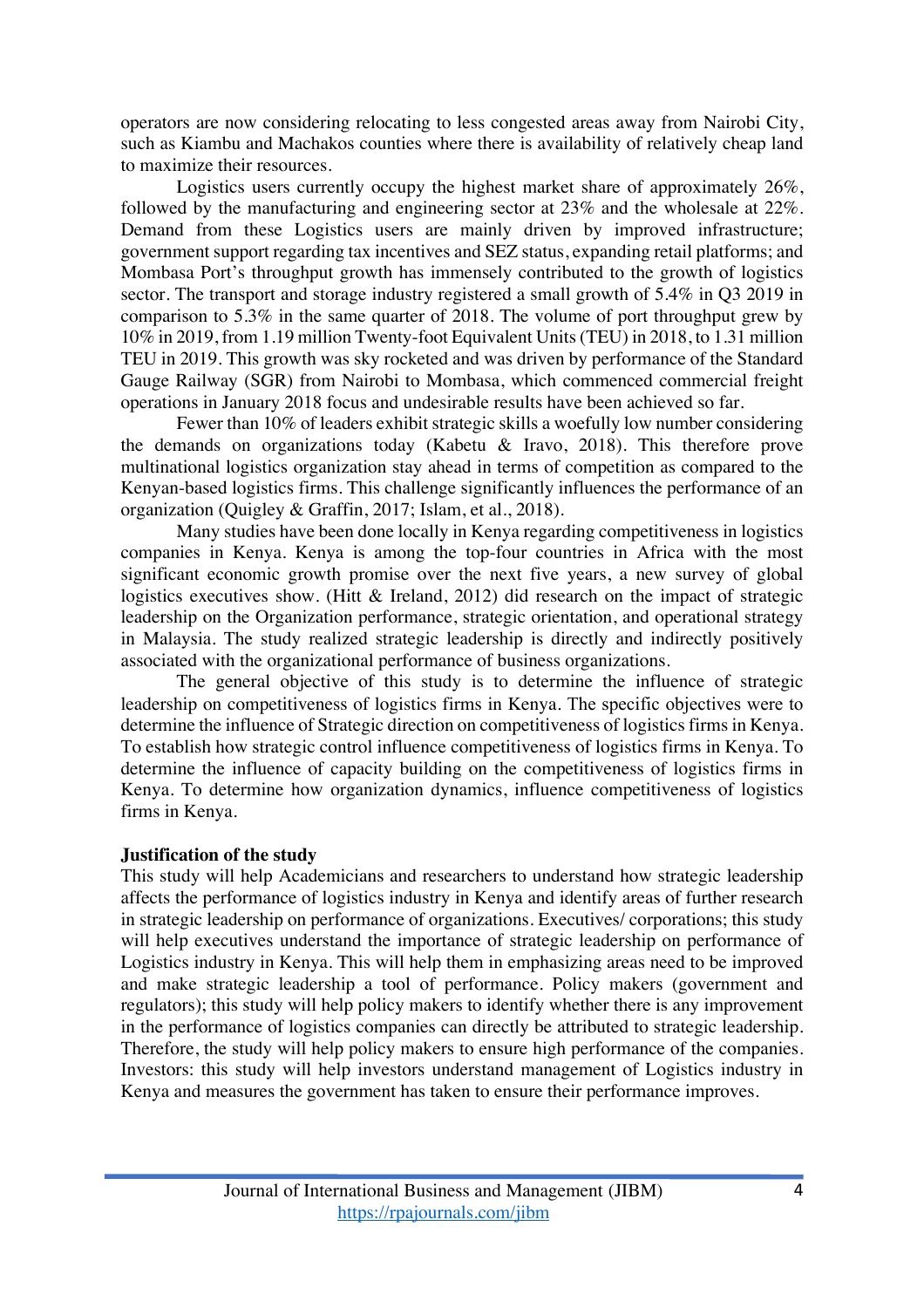# **Literature Review**

#### **Theoretical Review**

A theoretical framework shows how the researcher develops thoughts on what the possible answers could be. These thoughts and theories are then classified into themes frame the subject. This research will mainly focus on the influence of Strategic leadership on Logistics firms in Nairobi, Kenya. The Leadership theories include Trait theory, Behavioral theory, Transactional theory, and transformational theory.

#### **Resource Based View**

The Resource-based View (RBV) is considered as one of the most influential theories in strategic management. The term "resource" is very broad in nature, in it refers to not only physical (tangible) assets, such as equipment, plants, and location, but for intangible assets, such as management skill, knowledge and organizational assets (Dietrich & Krafft, 2012). Resource based theory views the firm as a bundle of distinctive resources and assets, which emphasizes the use of rate, valuable, in-imitable and un-substitutable resources to gain sustainable competitive advantage (Sehgal, 2012) states resource-based view investigates the importance of internal resources in determining firm actions to create and maintain a competitive advantage and improve performance. However, only owning such resources does not guarantee the development of competitive advantage or the creation of value to an organization. To achieve good performance, firms must effectively manage, allocate, and exploit resource (Sehgal, 2012).

In their book, Lange P. et al (2012) noted research on organizational structure has indicated logistics innovations and capabilities play an important role in competitiveness of firms. However, the scholars fail to look at problems associated with the lack of management information therefore does not provide a complete view of resources of a firm to make allocation and exploitation give the organization a competitive advantage. Organizations can achieve core competence by developing expertise and resource strengths, being a low-cost provider or focus on niche market to achieve competitive advantage. Implication of Resource Based View and firm capability was illustrated in Toyota (Anand & Ward, 2014), the strategic approach of logistics firms has changed, with a new focus on building capabilities to effectively deal with dynamic environments instead of simply trying to avoid uncertainties.

#### **Leadership Theory**

Leadership studies in the early part of the 20th century focused on Great Man and trait theories. Great man theory of leadership suggests there are certain men are born to lead and when crises arise these men step up the responsibility and take their natural place. The theory was related to trait theory which proposes only men with the in-born characteristics for leadership will be successful leaders. The leadership theory consists of trait leadership, behavioral leadership, the transactional leadership, and the transformational leadership. The trait leadership says leaders are born and not made.

Trait theory is anchored on the character traits or the individual characteristics of leaders. It relies on the "big five 'personality factors we all possess to varying degrees, which include Openness to experience whereby Leaders tend to be receptive new situations and new stimulations. They change jobs often, explore new countries regularly, and are outgoing by default, Conscientiousness whereby Leaders are hardworking, thorough, and precise. The Extroversion trait, great leaders, likes to communicate. They like to meet new people, and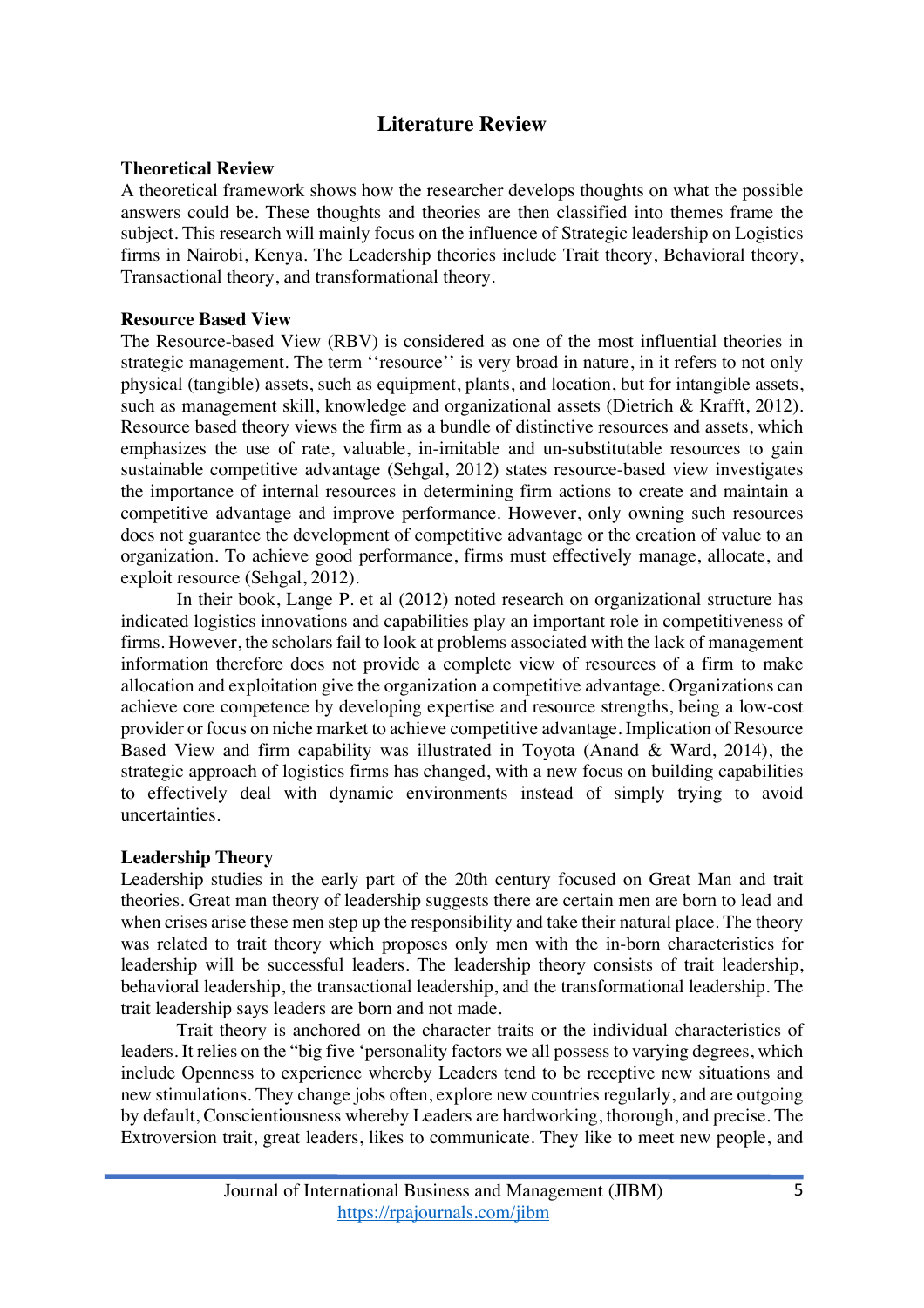they like to talk to others. Extroversion is highly correlated with success. This theory assumes leaders have innate great character qualities enable them to be better suited for leadership. This makes them different from other people or their followers. (Northouse, 2013)

The trait leadership gives valuable information about leadership. People at all levels in all types of organizations can apply it. Managers can utilize the data from the approach to evaluate their position in the organization and to assess how their job can be made stronger in the organization. They can get an in-depth understanding of their identity and therefore the way they're going to affect others within the organization. This theory makes the manager conscious of their strengths and weaknesses, and thus, they get an understanding of how they will develop their leadership qualities. In this regard, the behavioral theories sound common sense because if it were not true, there would not have been leadership programs churning out leaders. Therefore, people can get leadership training to start leading others (Derue et al., 2011)

Transactional leadership is recognized as the laissez-faire dimension. Laissez-faire leadership indicates a lack of leadership and a completely hands-off approach with employees. These leaders use awards and punishments to gain compliance from their subordinates. In any case, transactional leaders are not concerned with the well-being of the workers as compared to transformational leadership. They are incentive motivators bring minimal compliance from followers and are directive and action oriented. They accept the goals, structure, and the culture of the existing organization.

#### **Capacity Building Theory**

Capacity building theory is defined by the United Nations Development Programme (UNDP) (2006) as the process of developing and strengthening the skills, instincts, abilities, processes, and resources organizations need to survive and thrive in the current fast-changing world. It intends to improve skills for carrying out key functions, solving problems, defining, and achieving objectives. Theory-based evaluation was identified as one of the main approaches to evaluating the efficient delivery of European Union (EU) Cohesion policy. Where other types of impact evaluation are not feasible for certain types of interventions, given their socio-economic context or actual implementation phase. This theory-based evaluation can explain what conditions certain interventions produce (or fail to produce) impacts by providing an evidence-based narrative (The European Commission, 2011a).

Capacity building focuses on three levels including the individual, human resources development such as training coaches and the organization which includes organizational development integrates life skills training for overall development. The broader system including institutional development, such as Capacity building to collaborate with the private sector to implement projects. There are some well-defined Capacity building projects, such as identifying a communications strategy, improving volunteer recruitment, ensuring thoughtful leadership succession, updating technology, and improving how it measures its outcomes, all build the capacity to effectively deliver its mission. Strong capacity building is successful, it increases a firm's ability to fulfill its mission over time, thereby enhancing the ability to have a positive impact and profitability. Capacity building main aim is to develop the institution as a total system, including individual groups and the organization itself. (Garriga, 2019)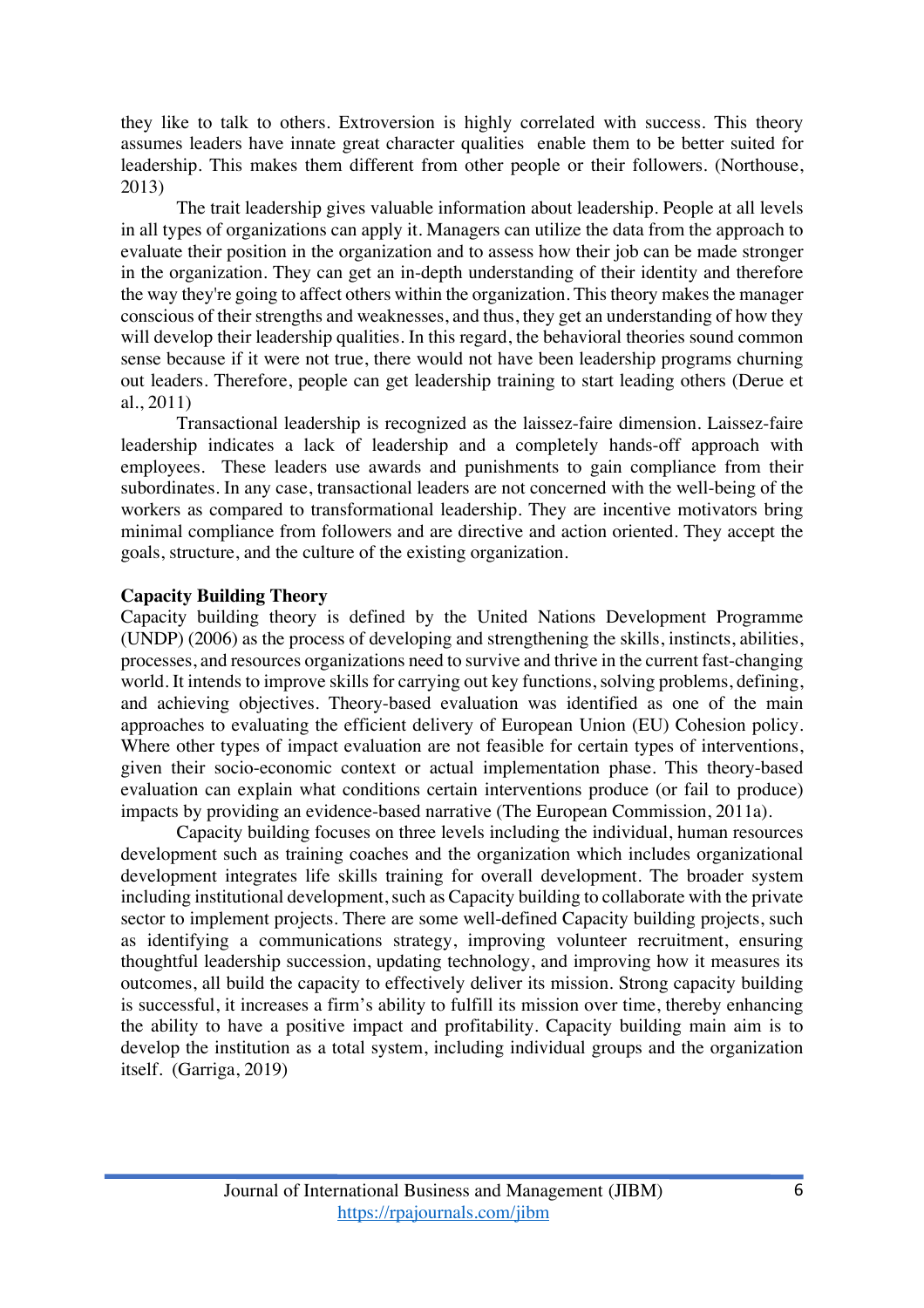### **Conceptual Framework**

To illustrate the fundamental concepts of Strategic Leadership and organization performance, there is a need to understand the conceptual framework integrates the independent and dependent variables. Mugenda & Mugenda (2013), an independent variable is a property of a phenomenon, which influences or affects others, while a dependent variable is one is controlled by the independent variables. The conceptual framework of strategic leadership and organizational performance is illustrated in the figure follows:



### **Strategic Direction**

Strategic direction is very crucial to the performance of an organization as it relates to the long-term vision of the organization, which is five to ten years ahead and its strategic goals. Nthini (2013), specified there is a positive connection between strategic direction and organizational performance. Formulated strategies with feasible plans are needed to translate vision into workable action and implementation to achieve every long- term vision (Hassan, 2020).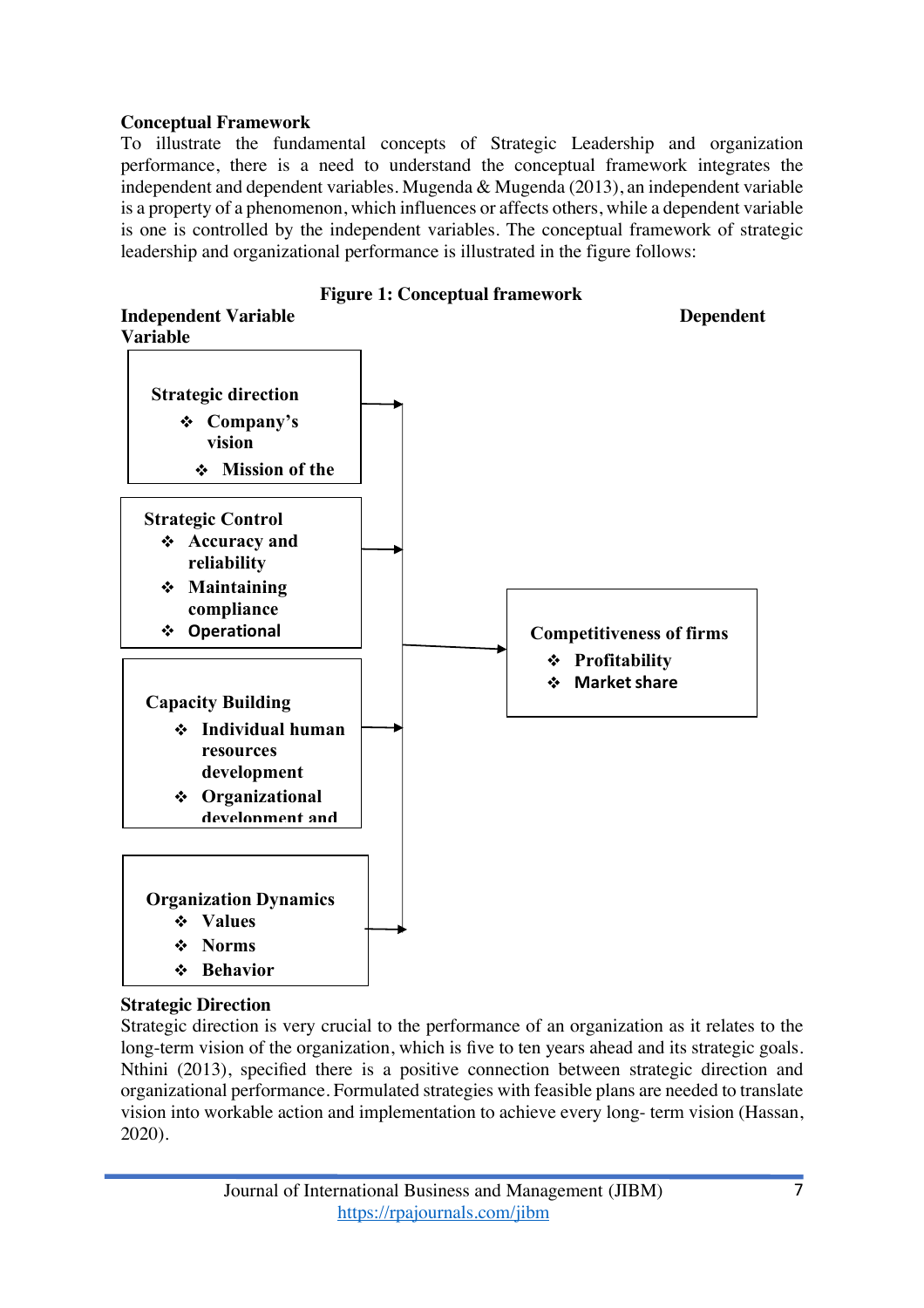Strategic leadership would be able to consider external and internal business environment when providing the strategic direction especially in predicting the future requirements of the organization to be positioned in the direction meets those demands and to stay ahead of its Hassan, Z. (2020). Strategic direction will help to develop marketing assets to gain competitive advantage and therefore, it's very necessary to deploy the suitable strategies and tactics (Rust et al., 2020). In setting strategic directions, strategic leadership should be able to identify internal strength and weaknesses, external threats, and opportunities for maximum market penetration leading to high business performance and consider the long- and short-term objectives of the firm.

### **Strategic Control**

Having the right controls and internal systems, protect a business physical and financial asset from fraud, theft, and errors. Similarly, the proper and clear controls quickly identify errors and fraud if they occur. One of the most essential concepts related to internal controls is the segregation of duties and distribution of activities as well as separating incompatible functions over the remote processes because it prevents a single individual from requesting, authorizing, verifying, and/or recording business expenditure and some transactional processes (Islam, Igwe, Rahman, & Saif, 2021). Owners and managers require accurate and updated financial information to make informed decisions. This is because having solid internal controls help to maintain the validity of financial data and equip management to make more informed judgment calls. Financial data and internal systems are credible enables firm to fulfill their duties to file complete and accurate tax returns, as well as meet any financial reporting obligations granted by the government and other stakeholders. Appropriate processes and procedures are defined in the Standard Operating Procedure (SOP) allow organizations to meet other regulatory and statutory filing or reporting requirements.

### **Capacity Building**

Capacity building aims at improving skills for performing key functions, solving problems, defining, and achieving organizations objectives overall. A motivated workforce is amongst the most substantial assets an organization has translates into greater success and revenue for it. When Capacity building is successful, it strengthens a firm's ability to fulfill its mission and vision over time, thereby enhancing the ability to have a positive impact and profitability. Rewarding employees fall in the HR's area of responsibility, a task with substantial implications if an unmotivated workforce can disrupt the organization's efficacy due to lack of focus and undesirable results. Thus, the rewards system holds a high magnitude of power in the eye of managers with understanding this system profoundly influences employee behavior and productivity. (Ritz-Carlton Hotel Group, 2015)

### **Organization Dynamics**

Dynamics is defined as the self-sustaining pattern of behavior determines how things are done. Made of instinctive, repetitive habits and emotional responses, culture cannot be copied or easily pinned down. Organization Dynamics are constantly self-renewing and slowly evolving: What people feel, think, and believe is reflected and shaped by the way they go about their business. Formal efforts to change a mode of operation in an organization (to replace it with something entirely new and different) seldom manage to get to the heart of what motivates people, what makes them tick. complexity shouldn't deter leaders from trying to use organization dynamics as a lever.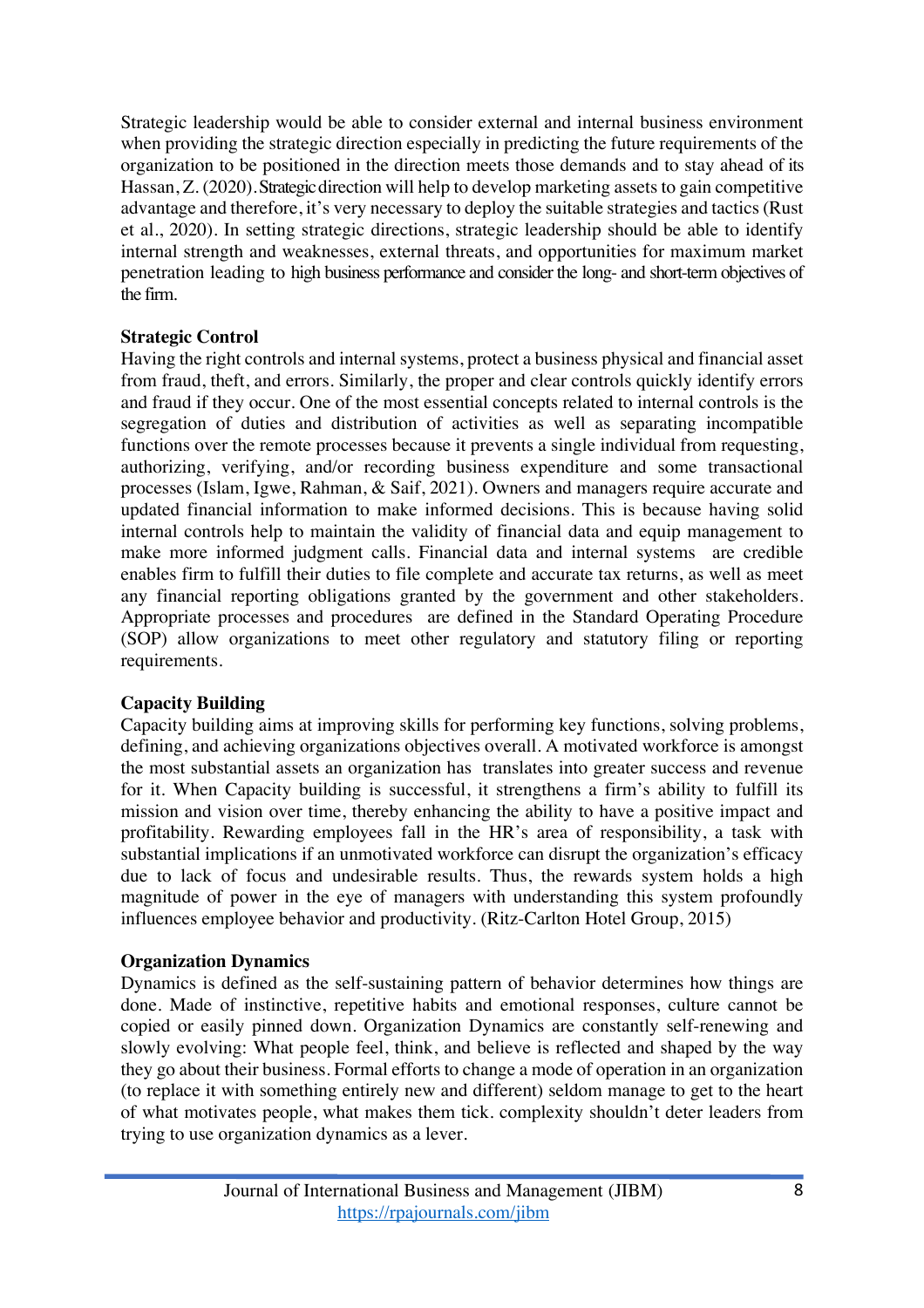Values are the goals, views, and philosophies an organization share. Norms: The ways of doing things in an organization; the rules, tasks, and standards of the organization. Dress codes or ways of addressing superiors/subordinates, and employee's behavior. Companies must be rigorously selective when it comes to picking behaviors. The key is to focus on the critical number of important behaviors would have great impact if put into practice by a significant number of people. Motivation and rewards are two positive reinforcement tools generally have a favorable impact on people's behavior and performance. Naturally, these tools motivate employees to work towards achieving the organizational goals.

### **Competitiveness of firms**

Organizational competitiveness is a crucial aspect determines the ultimate performance recorded by a firm and strategic leadership is hugely viewed among the essential elements enhance competitiveness of a firm over a long period. In a competitive marketplace, a business owner must learn to realize a satisfactory level of profitability.

An Increasing profitability necessitates determining which areas of a financial strategy are working and which of them need improvement. Understanding the key factors determining profitability assists managers in developing an efficient profitability strategy for a company. Sales are an essential factor in determining profitability. The return on sales ratio measures profits after taxes based upon the present year's sales. Price setting is a critical factor in determining profit. Careful analysis is necessary for determining the correct pricing strategy for a company. An essential factor to consider in pricing strategy is deciding what price customers are willing to pay for a product (Aldaihani & Ali, 2019). Customers can pay more for niche products or services aren't readily available elsewhere. A firm does not want to leave money on the table by undercutting the price charged for products and services. (Northouse, 2020) Market share is a representation of the percentage of an industry or a market's total sales is earned by a particular company over a period is specified and defined. Such metrics are used to give a general idea of size of a company concerning its market and its competitors. Changes in market share have a more significant impact on the performance of companies in mature or cyclical sectors where there is low growth. In contrast, changes in market share have less effect on companies in growth industries. In these industries, the entire pie is growing, so companies can still be growing sales albeit they're losing market share. For companies during this situation, stock performance is more suffering from sales growth and margins than other factors (Delaney, 2021)

### **Empirical Review**

Globally, several empirical studies have been done to try and establish the influence of strategic leadership on the performance of an organization. Few empirical studies have systematically traced the causal path of the effects of strategic direction on performance by examining the moderating and mediating influence of the external environment and organizational change, respectively.

Itza (2017) did an empirical test of (Quigley & Graffin's 2017) framework on how much of the variance in performance can be attributed to CEOs The analysis and results show the influence of CEOs on performance is not remarkable since they are mainly constrained by chance or random events. This is contradicting to Quigley & Graffin's (2017) results CEOs have a substantial effect on performance. The study did not investigate impact of strategic leadership on performance by explicitly incorporating external environment and organizational change as moderating and mediating variables, respectively. Quigley & Graffin (2017).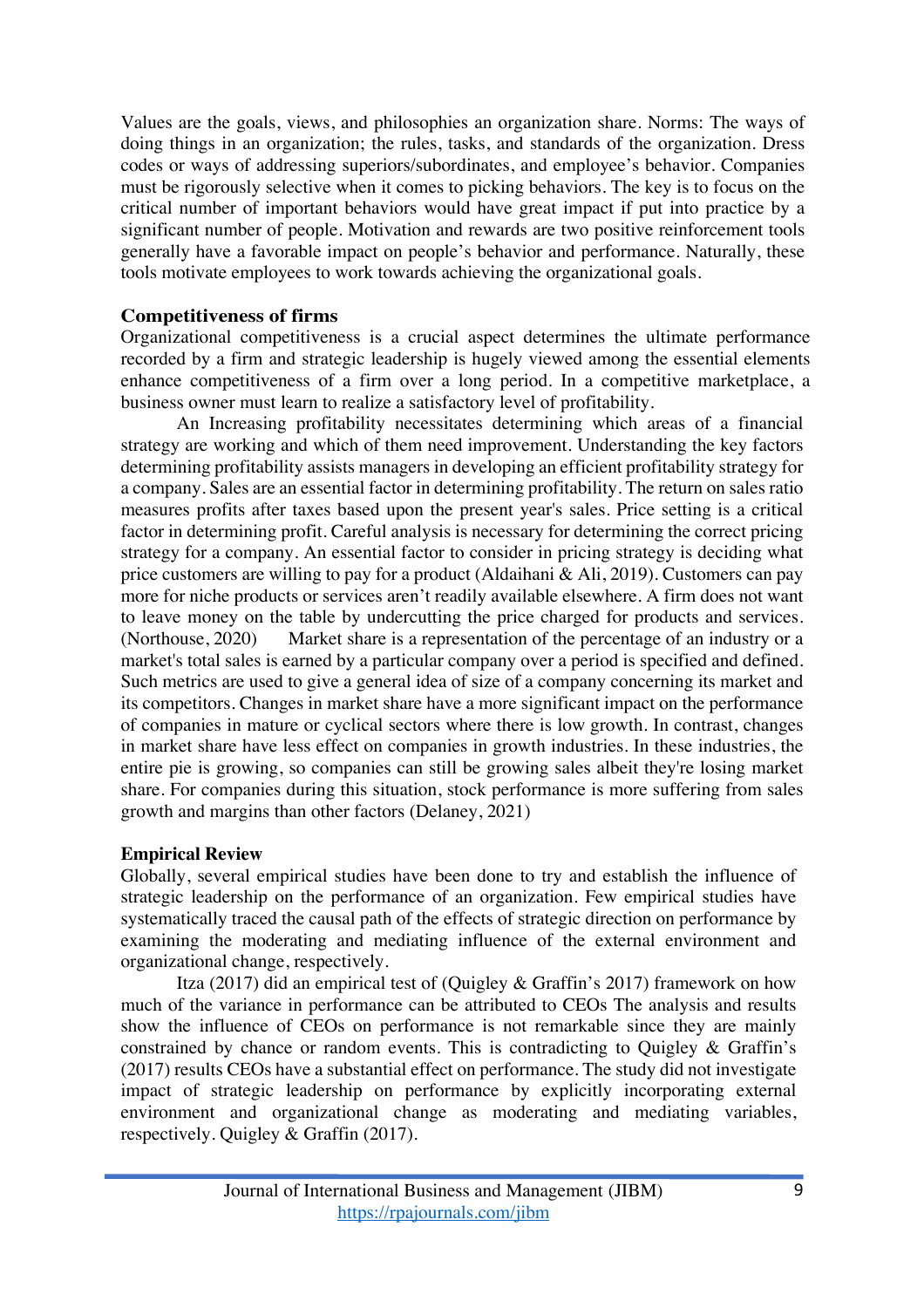A replication of (Fitza, 2014) study using multi – variate modeling, which is a more appropriate statistical technique than the ANOVA model Fitz used their findings contrasts with (Fitza, 2014) where they were able to demonstrate the positive impact of CEOs on performance of an organization. The study however did not address the indirect influence of strategic leadership on performance and explicitly incorporate constraining factors of the external environment as a moderating variable and organizational change as a mediating variable.

Kitonga (2017), the influence of strategic leadership on performance in not-for-profit organizations in Nairobi County, Kenya. The analysis of the results show there is a significant positive correlation between strategic leadership and performance. The study focused on direct relationship between strategic leadership and performance without incorporating the influence of the external environment and organizational change as moderating and mediating variables, respectively. Knies et al., (2016) study on the influence of Leadership on Performance in public organizations. The analysis and results support the propositions transformational and Transactional leadership styles have a positive impact on performance, although size effect varies considerably and consistently.

The study focused on the influence of leadership on return from a micro- level perspective and not the macro-level view of strategic direction and how it could influence performance through the balanced scorecard (BSC). (Witts, 2016) studied The Role of Strategic Leadership in enhancing Profitability. The study assumed linear relationship between strategic leadership and performance without considering constraining factors such as the external environment and organizational change as moderating and mediating variables respectively which are very key factors.

Resources are organization-specific properties are hard to handover because the assets may contain tacit knowledge as an organization's strategic leadership competency. Swann and Brocklehurst (2014) argued resource-based model emphasize on the technological, marketing, organizational, good performance and managerial novelty towards strategic leadership. Mackey (2008) conducted a study on the effect of CEOs in certain settings on firm performance. The study however did not factor the task environment as a key moderating variable in determining the relationship between strategic leadership and performance of an organization.

### **Critique of Existing Literature Relevant to the Study**

Despite several empirical oversight, extensive research has generally been documented, and few studies have been undertaken in Kenya on influence of strategic leadership on the competitiveness of the logistics industry. There are critiques Resource-Based View's value of resources is not useful for firms. The firm needs to understand funds are not productive by themselves. Many scholars who subscribed to the leadership school argue the influence of strategic leadership on performance is substantial (Hambrick & Quigley, 2014). Some scholars who endorse the constraint school argue such kind of an influence is limited by contextual factors (Knies et al., 2016). Thus, question of whether strategic leadership influences competitiveness of firms is yet to be resolved given the findings as evidenced by the recent scholarly debate (Quigley & Graffin, 2017; Fitza, 2014; 2017). However, most contemporary studies using improved methodologies have generally found there is a positive relationship between strategic leadership and organization performance. The leadership of an organization must be able to turn advantage-creating resources into profits (Lucas & Kirillova, 2010)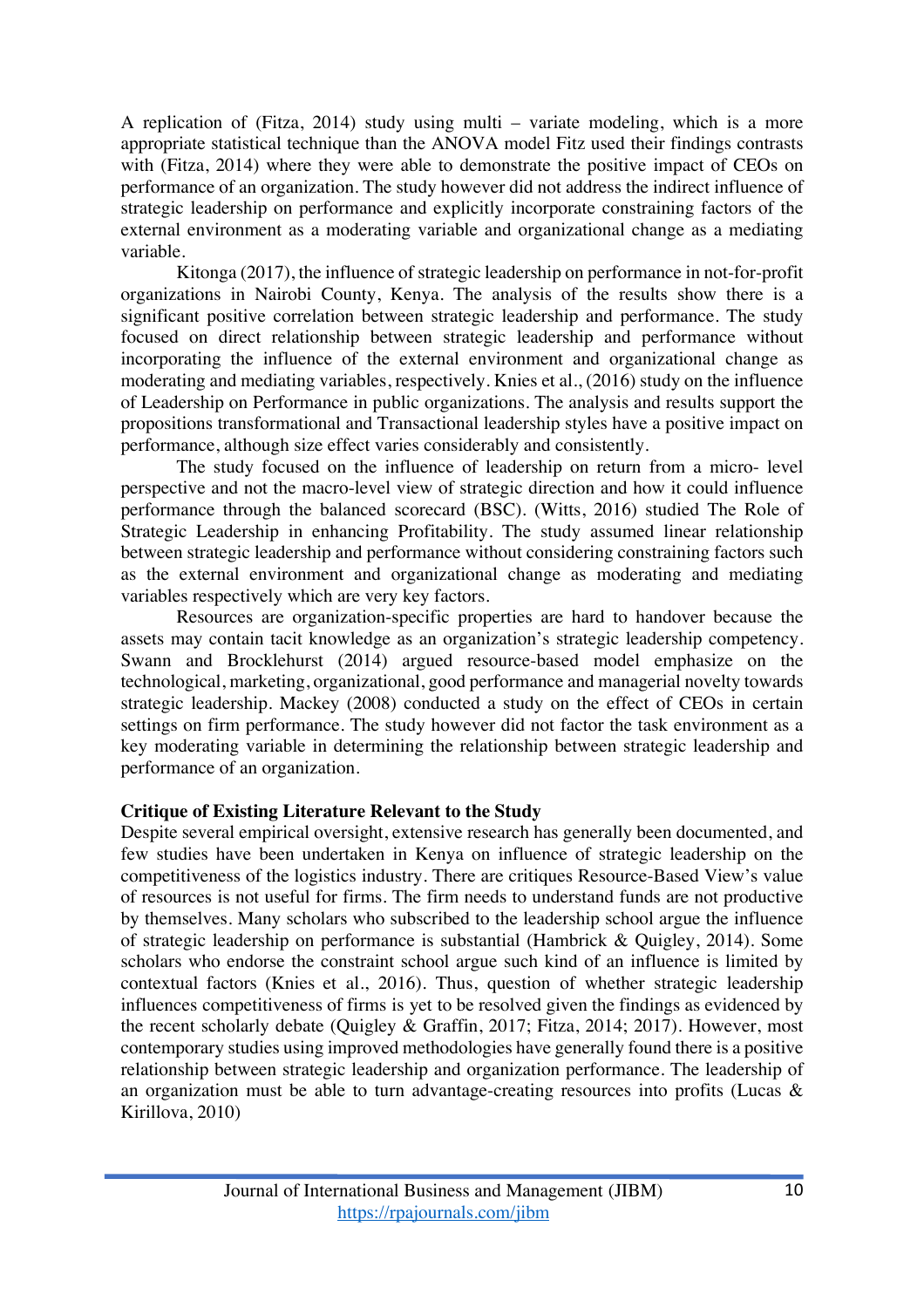While cognitive ability has its origin partly in genes, it still needs to be developed and none of these ingredients are received overnight but developed over time. Studies show strategic leadership influences organization change and ultimately performance given the need to articulate a clear vision of future organization is very necessary (Goll et al., 2007). However, other scholars argue when change should be a well thought and planned process, when its hastily implemented, performance can be negatively affected or the relationship is not consistent (Kim et al., 2010). Generally, studies show strategic leadership leads to organization change and which influences performance positively. (Goll et al., 2007).

#### **Research gaps**

Various knowledge gaps are revolving around the influence of strategic leadership on competitiveness and performance of firms. Studies have been inconclusive when examining the effect and extent of strategic direction on performance. Although evidence shows strategic leadership actions substantially influence performance, the processes through which they exert this influence is still limited and mostly speculative. Few empirical studies have systematically traced the causal path of effects of strategic leadership on performance and competitiveness by examining the moderating and mediating influence of external environment and organizational change respectively. This paper seeks to address this research gap by arguing strategic leadership influences competitiveness of firms. This research, therefore, seeks to address the research gaps by determining the influence of strategic leadership on the competitiveness of firms. The paper proposes strategic leadership is independent variable while competitiveness is dependent variable.

# **Research Methodology**

#### **Research Design**

A descriptive survey design was employed in this study. Descriptive survey as described by Zikmund (2011) is a scientific method which involves observing and describing the behavior of a subject without influencing it. Mugenda & Mugenda (2013) define survey as a strategy used to collect information from a large population by use of structured interviews, questionnaires among other methods.

Since surveys make it possible to study a population too large to observe directly, it presents an excellent mechanism to collect original data. According to Mansyuri (2019), the careful selection of a probability sample was provided a gaggle of respondents whose characteristics could mirror those of the larger population. This research design is suitable for this study because It's an efficient way of collecting information from a selected number of respondents being targeted from a given population.

#### **Scope of the study**

The study was carried out on 65 Logistics firms in Nairobi Kenya. It targeted the executive leaders of the organization in both private and public sectors with a focus on the Heads of Operations, Finance, Marketing and Supply chain department. The study was carried out in January 2021-July 2021.

### **Data Collection and Analysis**

Data for this study was obtained from both primary sources and secondary sources. The primary data was collected using a structured questionnaire. The questionnaire was designed based on study objectives and administered using 'drop-and-pick-later' method.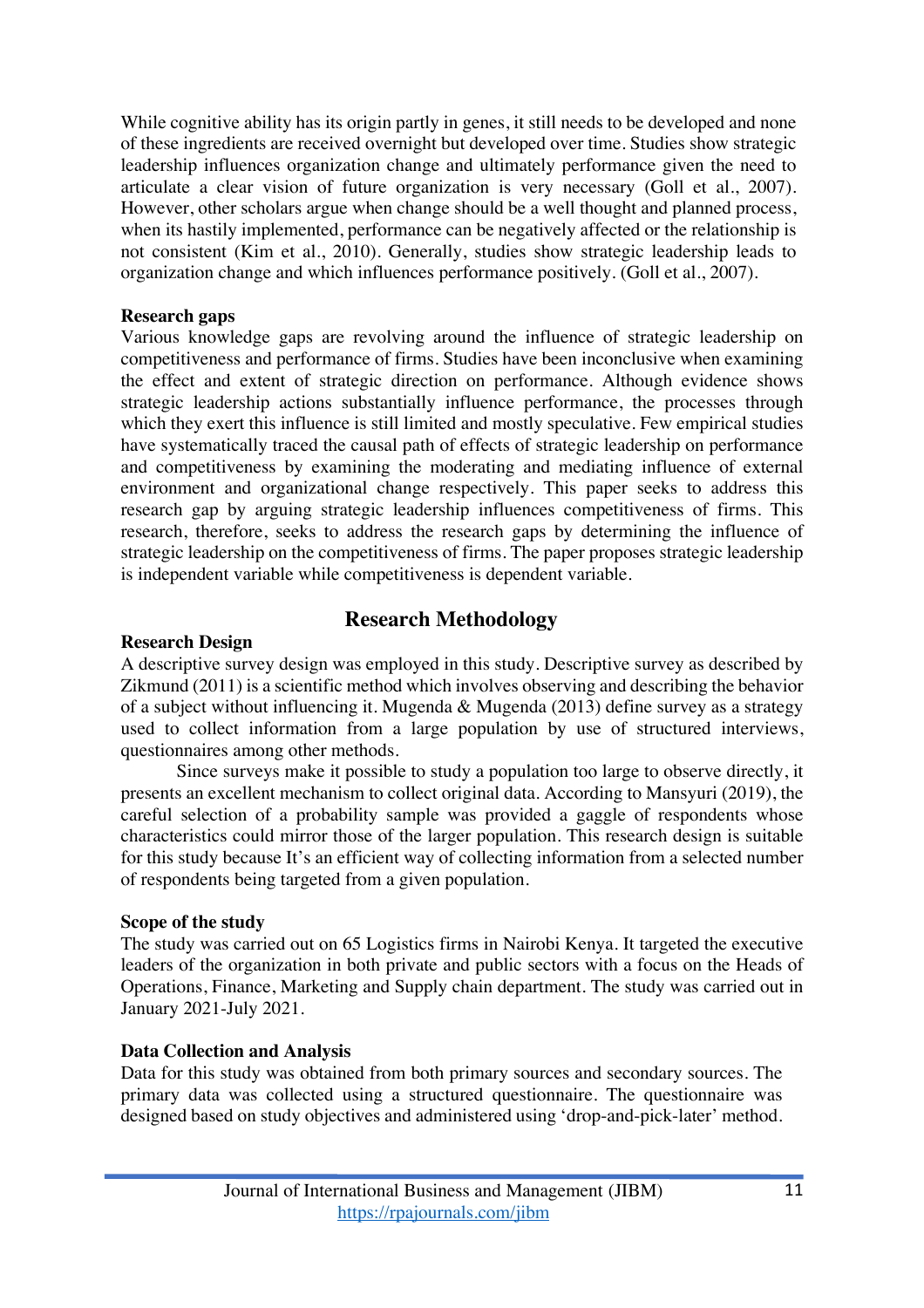The secondary source of this information was obtained from journals, magazines, and books.

Research instruments ask techniques and materials employed by the study to gather information (Both quantitative and qualitative data was collected in this study. Data was collected mainly through questionnaires. The questionnaires used for study comprised of open and close-ended questions. A Likert scale was used for closed ended questions. The intent of Likert scale is the statement represents different aspects of same attitude (Brace, 2014). Data was screened to identify omissions and removal of non – answered questions, checked for completeness, accuracy, errors in responses, omissions, and other inconsistencies. The data was then coded using numerals to put them in limited numbers of categories. The data was analyzed using SPSS version 25. Data was then be classified, tabulated, and summarized using descriptive measures: percentages mean, standard deviation, and frequency distribution tables was used for presentation of findings.

### **Regression Model/Statistical Model**

Multiple linear regression analysis was conducted to determine influence of competitiveness on logistics firms in Kenya. Regression analysis was conducted to determine influence of the independent variable on the change of dependent variable. The competitiveness of logistics firms in Kenya was regressed against the independent variables which are Strategic direction, strategic control, CapacityBuilding and Organization Dynamics.

The equation expressed as follows:

- $Y = \beta o + \beta i \times i + \beta 2 \times 2 + \beta 3 \times 3 + \beta 4 \times 4 + \epsilon$  Where:
- Yp= Competitiveness of logistics firms
- $β$ <sup>o</sup> = Constant
- $xi =$ Strategic direction
- $x2 =$ Strategic control
- $\times$ 3= CapacityBuilding
- ×4=Organization Dynamics

### **Diagnostic Test of Multiple Regression**

Test of Normality by Shapiro Wilk test was used to test for normality. If the p-value (significant value)  $> 0.05$ , then the data is normally distributed. Shapiro Wilk test is the most sensitive normality test because this test rejects the null hypothesis of normality at the smallest sample sizes compared to the other tests, at all levels of skewness and kurtosis. Multicollinearity test shows A VIF value of 1-10 indicates no Multicollinearity. Multicollinearity refers to the linear relation among two or more variables. It's a data

problem which may cause serious difficulty with the reliability of the estimates of the model parameters. To identify any misplaced values or glaring errors would need to be modified, data screening was be conducted.

Homogeneity Test is stated as the assumption any distribution or comparison of distributions shares the same level of variance within group of data points. It's referred to homoscedasticity. The importance of the assumption lies in nature of tests compared between-group variability (usually the mean of each group) to the level of within-group variability (often expressed as the error term, the average mean square error/within, or weighted average standard deviation).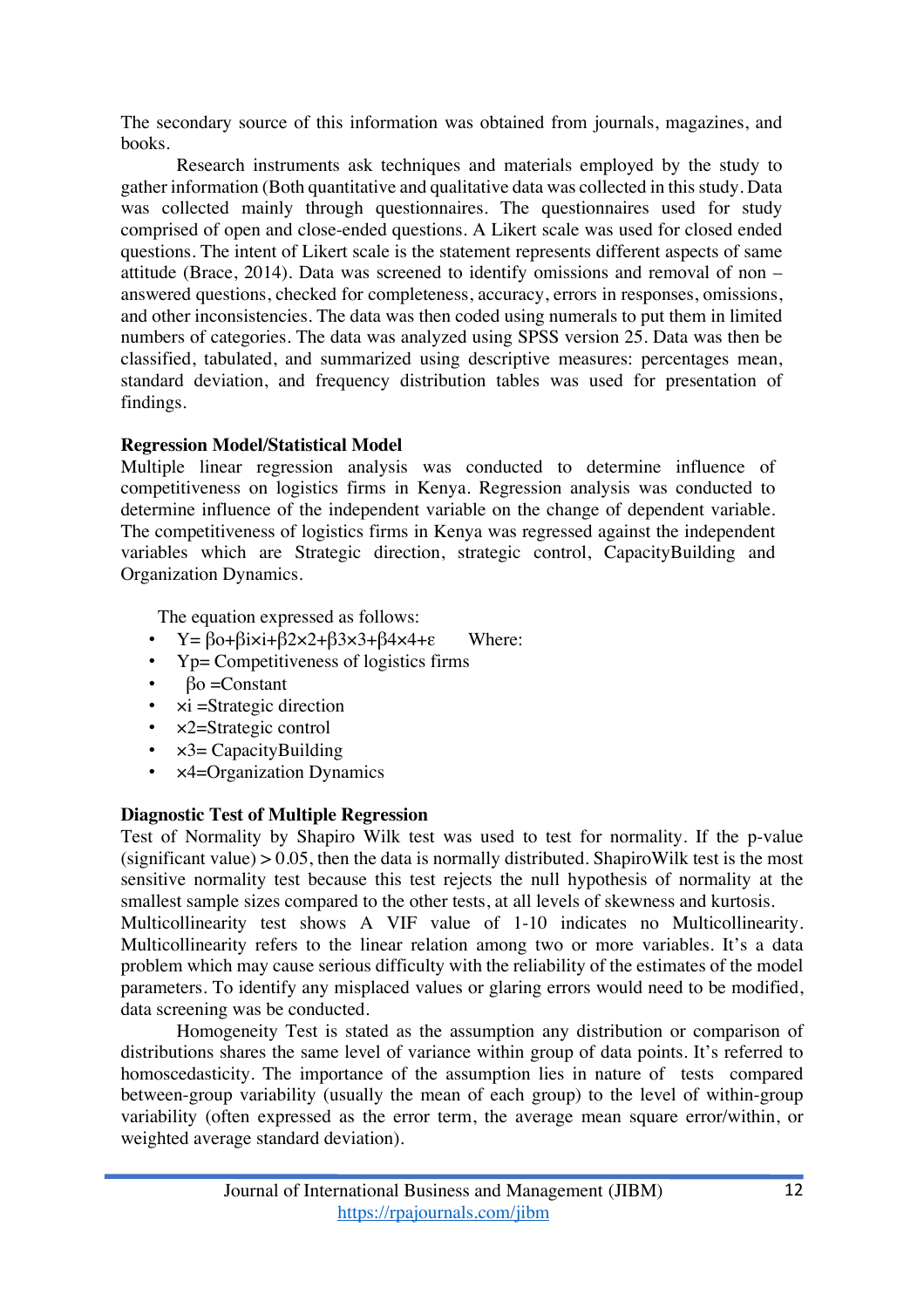The assumption of homogeneity test is an assumption of the independent samples t-test and analysis of variance (ANOVA) stating all comparison groups have the same variance. If the variances are not homogeneous, they are said to be heterogeneous. If this is the case, we say underlying populations, or random variables, are heteroscedastic. Autocorrelation Test a Durbin Watson test statistic was chosen where significance less than 0.05 indicated data is not auto correlated.

### **Data Analysis and Presentation of the Findings**

### **Response Rate**

In this study, thirty (30) questionnaires were randomly distributed to sampled managers, transport and logistics managers, finance managers, operations managers and warehouse/storage managers drawn from firms in Kenya's Logistics sector. Twenty-six (26) questionnaires were returned giving a response rate of 85.7%. A response rate of 30-40% is considered adequate (Saunders, Lewis and Thornhill, 2017). Sekaran, 2013 and Mugenda and Mugenda (2011) are of the view a response rate of 30% and greater than 50% respectively is adequate. Hager, Wilson, Pollack, and Rooney (2017) recommend 50% response rate as adequate. The response rate for this study is, therefore, adequate. The table 4.1 presents response rate.



**Figure 1: Response Rate**

### **Reliability Test**

A pilot study was conducted to pretest the tool used in data collection. Six questionnaires administered to non-Logistics sector respondents randomly selected. In this study, an internal consistency was done using Cronbach's Alpha to measure how well the items correlated to each other for all questionnaires issued to different groups of pilot respondents. A Cronbach value of 0.7 or greater is considered reliable (Straub et al, 2014). The rule of thumb for Cronbach Alpha is the closer is to 1, the higher the reliability (Sekaran, 2010).

As presented in table 4.2 below, Strategic Direction had a Cronbach's Alpha of 0.838, Strategic control had a Cronbach's Alpha of 0.745, CapacityBuilding had a Cronbach's Alpha of 0.800 and OrganizationDynamics had a Cronbach's Alpha of 0.863, Competitiveness of firms had a Cronbach's Alpha of 0.742. All the variables under study had a Cronbach's Alpha above recommended 0.7, an indication data collection instrument was reliable and hence adopted for study without amendments. The Table 1 presents reliability statistics.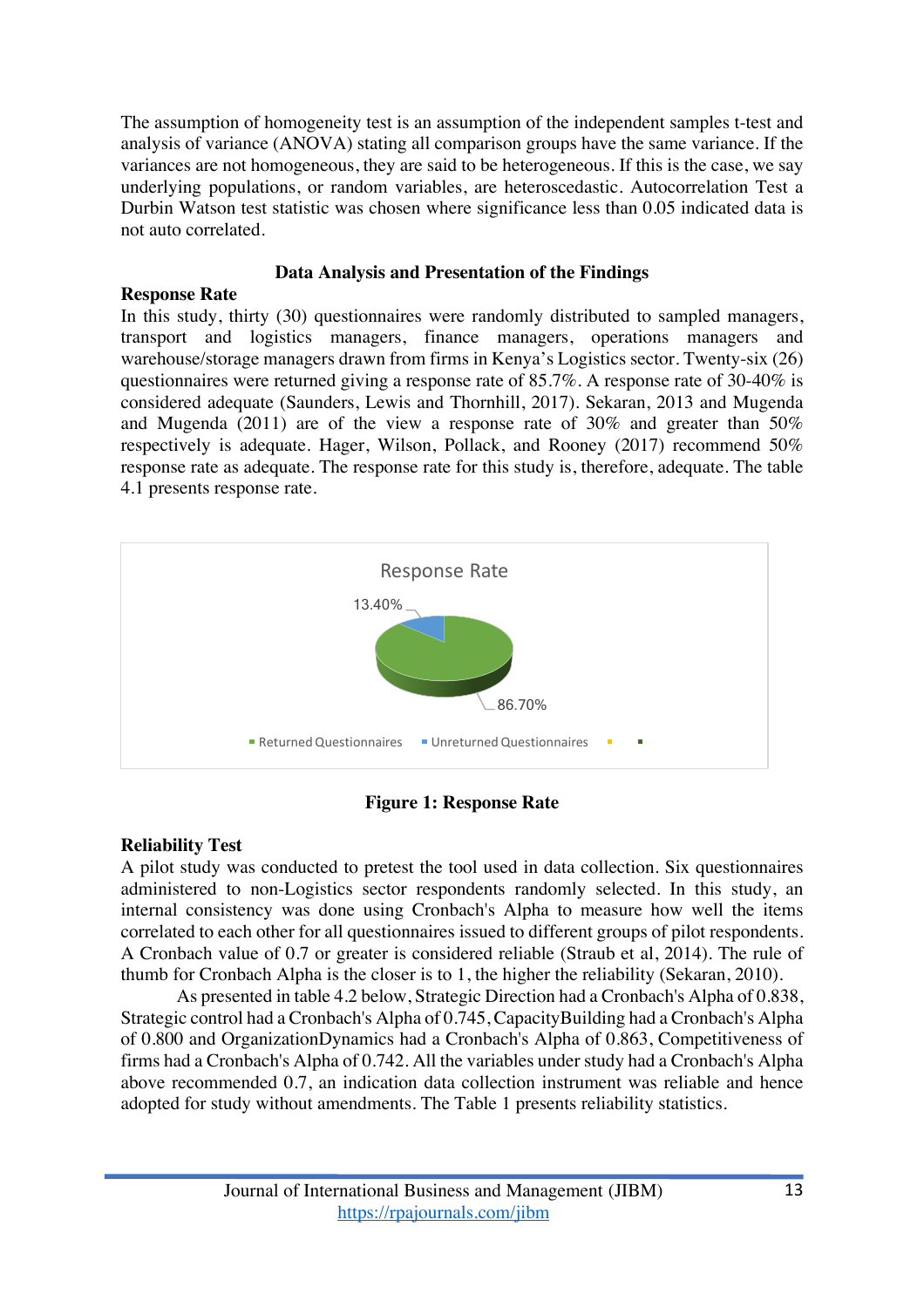| Tubic 1: Rehubility Diumbiles                                                                       |                |      |          |  |  |
|-----------------------------------------------------------------------------------------------------|----------------|------|----------|--|--|
| <b>Variables</b><br>Cronbach's alpha value<br>No of<br><b>Comment</b><br>$(Pre-test, n=6)$<br>items |                |      |          |  |  |
| <b>Strategic Direction</b>                                                                          | 6              | .838 | Reliable |  |  |
| Strategic control                                                                                   |                | .745 | Reliable |  |  |
| CapacityBuilding                                                                                    | 4              | .800 | Reliable |  |  |
| <b>OrganizationDynamics</b>                                                                         | $\overline{4}$ | .863 | Reliable |  |  |
| Competitiveness of                                                                                  |                | .742 | Reliable |  |  |
| firms                                                                                               |                |      |          |  |  |

**Table 1: Reliability Statistics**

### **Education Level of Respondents**

Study findings indicate that 15.4% of respondents had diploma level, 26.9% had undergraduate level of education, 38.5% who had master's degree, 19.2% had PhD. Majority of respondents had minimum academic qualifications to be General manager, Finance, Operations, Sales and marketing Managers and they, therefore, had the information on the influence of Strategic leadership on competitiveness of firms.

### **Designation of Respondents**

Figure 2 below presents the designation of respondents. The findings show 15.4% of respondents were General managers, 23%Finance managers, 23% Procurement Managers, 11.2%Operations managers, 19.2% Sales Managers. This shows all respondents in departments were involved in leadership activities in their organizations. They therefore had required expertise and information on Strategic leadership. Figure 4.2 presents level of designation of respondents



**Figure 2: Designation of Respondents**

### **Period with the Organization**

Data was analyzed to establish the numbers of years the respondents had worked for their organizations. Results show that 46.6% of the respondents had worked for their organizations for a period of between 3-5 years, followed by 38.1% of respondents who had worked for their organizations for a period of between 6-10 years, 6.7% had worked for their organizations for a period of between 11-15 years, 5.7% had worked for their organizations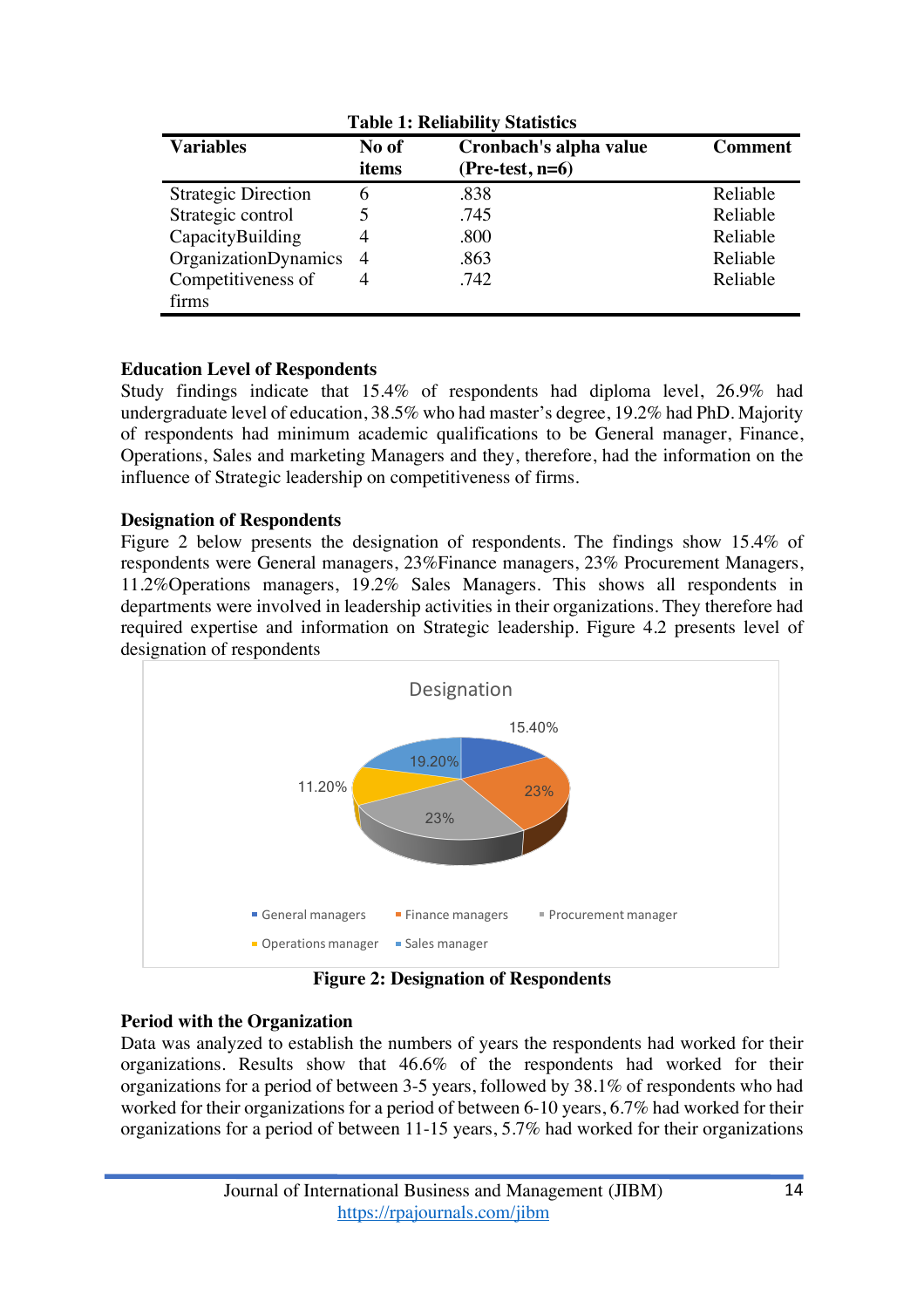for a period of less than two (2) years while 2.7% had worked for their organizations for a period of 16 years and above. Majority of the respondents had worked for their organizations for more than 4 years. They had acquired the relevant experience and were able to express opinions on matters relating to Leadership roles they hold currently and in the past.

### **Strategic Direction and Competitiveness of Firms**

The study sought to establish the influence of strategic direction on competitiveness of firms. The practices were rated as Strongly Agree by 30.4% of respondents, agree by 37.3% of respondents, disagree by 23.2% of the respondents and strongly disagree by 9.1% of respondents. The findings, in line with those of Knies, (2021) who concluded Strategic direction was effective in influencing competitiveness of firms by ensuring the vision, mission and objective of the organization are clear. The figure 3 presents the findings



**Figure 3: Respondents years with their organizations**

The study further sought to establish views of respondents on certain aspects of Strategic direction and the influence on Competitiveness in the Logistics sector. Vision of the organization needs to be understood by the whole organization which had a mean of 4.10 (SD=0.724) followed by mission of organization at a mean of 4.31 (SD=0.660). Long term objective had a mean of 4.03 (SD=0.626). The respondents viewed short term objectives and distinctive competencies influence competitiveness of forms with mean 4.10 (SD=0.673) and mean 3.97 (SD=0.673). This conforms with study indicating Strategic leadership would be able to consider the external and internal business environment when providing the strategic direction especially in predicting the future requirements of the organization to be positioned in the direction meet those demands and to stay ahead of its Hassan, Z. (2020). Table 4.7 presents the findings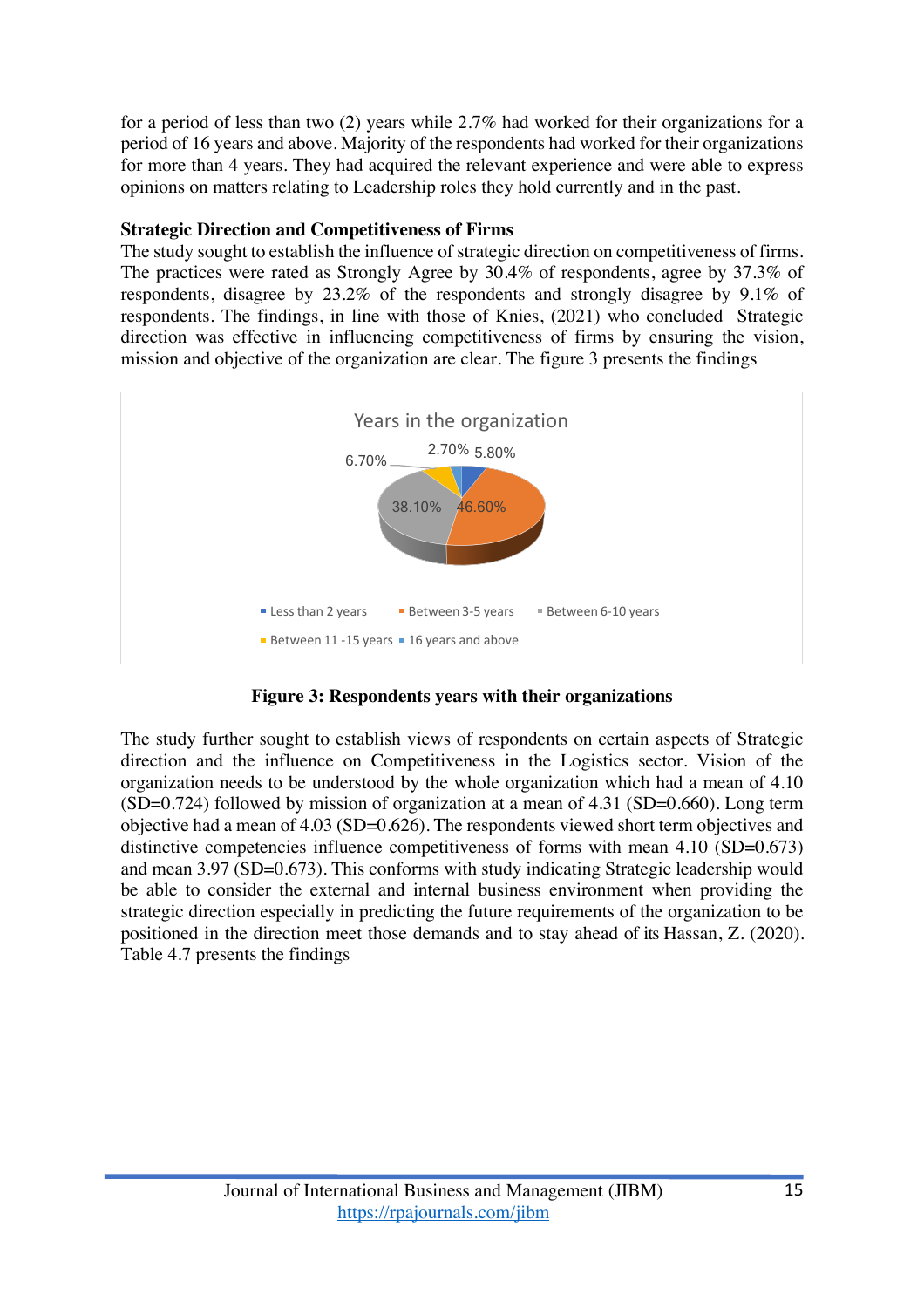| <b>Strategic Direction</b>                  | <b>Mean</b>  | <b>Std. Deviation</b> |
|---------------------------------------------|--------------|-----------------------|
| Vision of the<br>organization               | 4.10         | .724                  |
| Mission of the<br>organization              | 4.31         | .660                  |
| Long-term objective<br>Organization purpose | 4.03<br>4.00 | .626<br>.655          |
| Short term objectives                       | 4.10         | .673                  |
| Distinctive<br>Competencies                 | 3.97         | .566                  |

### **Strategic Control and Competitiveness of Firms**

The study sought to establish the influence of strategic direction on competitiveness of firms. The practices were rated as Strongly Agree by 46.0% of the respondents, agree by 26.9% of respondents, disagree by 15.4% of respondents and strongly disagree by 11.5% of respondents. Having right controls and internal systems protect a business physical and financial asset from fraud, theft, and errors. Similarly, proper and clear controls quickly identify errors and fraud if they occur.

| <b>Table 3: Rating of Influence of Strategic Control</b> |                      |       |  |  |
|----------------------------------------------------------|----------------------|-------|--|--|
| Rating                                                   | Frequency<br>Percent |       |  |  |
| <b>Strongly Agree</b>                                    | 12                   | 46.0  |  |  |
| Agree                                                    |                      | 26.9  |  |  |
| <b>Disagree</b>                                          |                      | 15.4  |  |  |
| <b>Strongly Disagree</b>                                 |                      | 11.5  |  |  |
| <b>Total</b>                                             | 26                   | 100 በ |  |  |

The study further sought to establish views of respondents on certain aspects of Strategic Control and influence on Competitiveness in the Logistics sector. There should be accuracy and reliability as internal control system which had a mean of 4.66 (SD=0.553). This was followed by maintenance of compliance at a mean of 4.62 (SD=0.561). Operational efficiency had a mean of 4.48 (SD=0.574). The respondents were of the view Consistence of data and automation of processes influence competitiveness of forms with mean 4.52  $(SD=0.574)$  and mean 4.66  $(SD=0.553)$ . This is because having solid internal controls help to maintain validity of financial data and equip management to make more informed judgment calls. Table 4 below presents findings.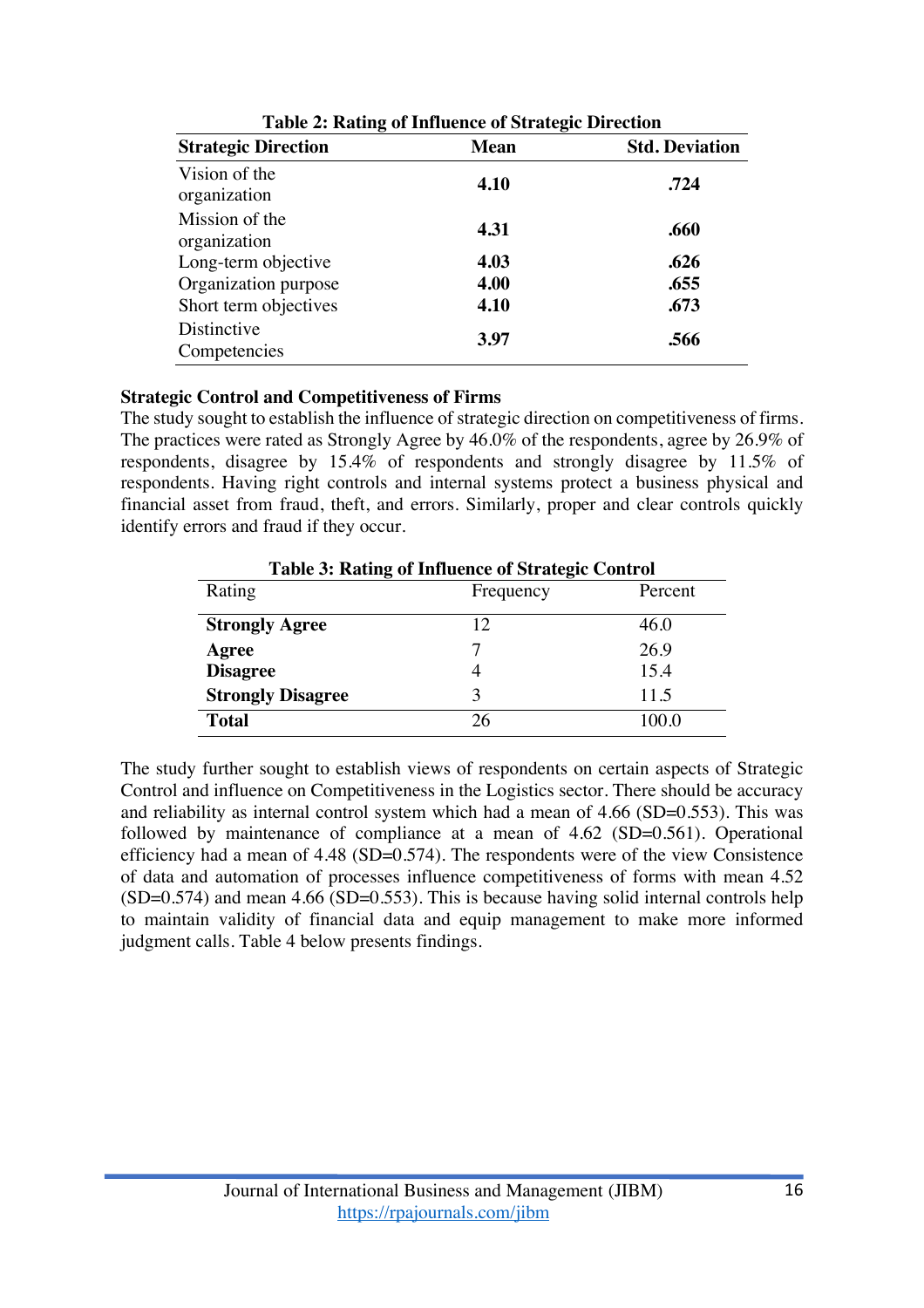| Table 4: Rating of Influence of Strategic Control |             |                       |  |
|---------------------------------------------------|-------------|-----------------------|--|
| <b>Strategic Control</b>                          | <b>Mean</b> | <b>Std. Deviation</b> |  |
| Accuracy and reliability                          | 4.66        | .553                  |  |
| <b>Maintaining Compliance</b>                     | 4.62        | .561                  |  |
| <b>Operational Efficiency</b>                     | 4.48        | .574                  |  |
| Consistence of data                               | 4.52        | .574                  |  |
| Automation of processes                           | 4.66        | .553                  |  |

|  |  | Table 4: Rating of Influence of Strategic Control |  |  |
|--|--|---------------------------------------------------|--|--|
|--|--|---------------------------------------------------|--|--|

#### **CapacityBuilding and Competitiveness of Firms**

The study sought to establish the influence of Capacity building on competitiveness of firms. Activities were rated as Very Effective by 38.5% of the respondents, Effective by 34.6% of the respondents, somehow effective 19.2% of the respondents and Ineffective by 7.7% of the respondents. The Table 5 presents the findings.

| <b>Table 5 Rating of Influence of Capacity building</b> |                  |                |  |
|---------------------------------------------------------|------------------|----------------|--|
| Rating                                                  | <b>Frequency</b> | <b>Percent</b> |  |
| <b>Ineffective</b>                                      |                  | 77             |  |
| <b>Somehow Effective</b>                                |                  | 19.2           |  |
| <b>Effective</b>                                        |                  | 34.6           |  |
| <b>Very Effective</b>                                   | 10               | 38.5           |  |
| <b>Total</b>                                            | 26               | 100 O          |  |

The views of the respondents on the influence of Capacity building on Competitiveness of firms were collected. Individual human resource development, motivated workforce and organization development and training each had of 4.79 (SD=0.491). This was followed by Firm's collaboration which had a mean of 4.86 (SD=0.351). Therefore, from the study Rewarding employees fall in HR's area of responsibility, a task with substantial implications if an unmotivated workforce can disrupt organization's efficacy due to lack of focus and undesirable results. (Ritz-Carlton Hotel Group, 2015) Table 6 below presents findings

**Table 6: Statements on effects of Capacity building**

| Rating                                           | Mean | Std. Deviation |
|--------------------------------------------------|------|----------------|
| <b>Individual human resources</b><br>development | 4.79 | .491           |
| <b>Firms'</b> collaboration                      | 4.86 | .351           |
| <b>Motivated workforce</b>                       | 4.79 | .491           |
| Organizational development and<br>training       | 4.79 | .491           |

### **Organization Dynamics and Competitiveness of Firms**

The study sought to establish the influence of Organization dynamics on competitiveness of firms. The Organization dynamics are key in the operation in an organization, therefore the respondents rated as follows: activities were rated as Very Effective by 34.6% of the respondents, Effective by 26.9% of the respondents, somehow effective 26.9% of the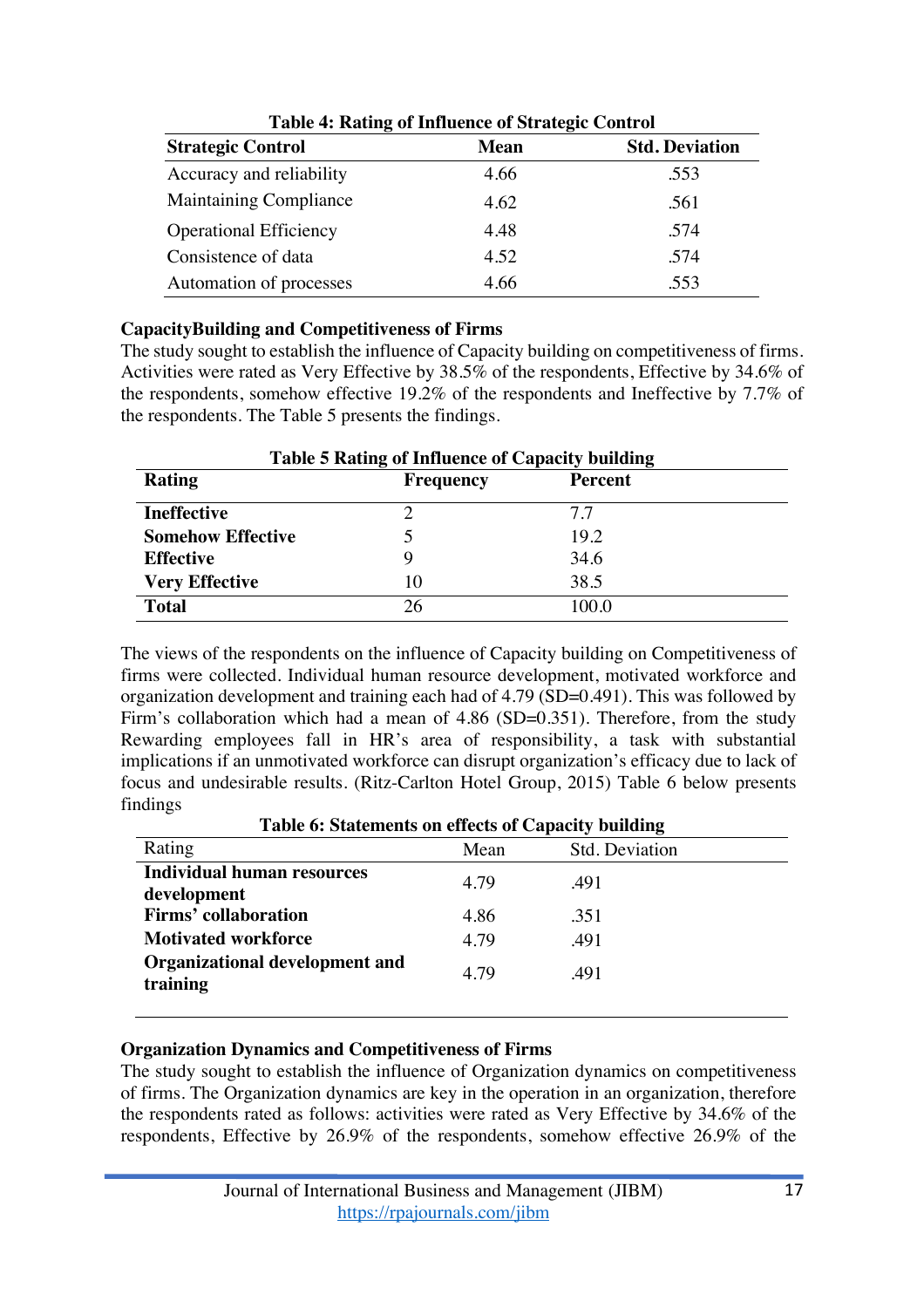respondents and Ineffective by 3% of the respondents. Organization dynamics are constantly self-renewing and slowly evolving. Formal efforts to change a mode of operation in an organization (to replace it with something entirely different) seldom manage to get to the heart of what motivates people, what makes them tick. complexity shouldn't deter leaders from trying to use Organization dynamics as a lever. (Dee, 2008) The Table 7 presents findings.

| <b>Table 7: Rating of Influence of Organization Dynamics</b> |           |         |  |
|--------------------------------------------------------------|-----------|---------|--|
| Rating                                                       | Frequency | Percent |  |
| <b>Ineffective</b>                                           |           | 11.5    |  |
| <b>Somehow Effective</b>                                     |           | 26.9    |  |
| <b>Effective</b>                                             |           | 26.9    |  |
| <b>Very Effective</b>                                        |           | 34.6    |  |
| <b>Total</b>                                                 | 26        | 100 O   |  |

The views of respondents on the influence of Organization Dynamics on Competitiveness of firms were collected. Behavior within the organization and Positive systems each had a mean of 4.72 (SD=0.591). Values of the organization had a mean of 4.69 (SD=0.604) followed by Norms upheld by organization which had a mean of 4.55(SD=0.686). Norms, values, behavior of people in an organization are tools motivate employees to work towards achieving organizational goals. Discern a few things people do throughout company positively affect business performance and should be aligned with company's overall strategy. Table 8 below presents findings:

| <b>Table 8: Statement on Influence of Organization Dynamics</b>      |      |      |  |  |
|----------------------------------------------------------------------|------|------|--|--|
| <b>Organization Dynamics</b><br><b>Std. Deviation</b><br><b>Mean</b> |      |      |  |  |
| Values of the organization                                           | 4.69 | .604 |  |  |
| Norms upheld by employees                                            | 4.55 | .686 |  |  |
| Behavior within the organization                                     | 4.72 | .591 |  |  |
| Positive systems                                                     | 4.72 | .591 |  |  |

### **Competitiveness of Firms**

### **Profitability**

The respondents found Competitiveness of firms determined by the profitability and market share. The profitability of the organization had a mean of 4.34 (SD=0.670), followed by price setting had a mean of 4.62 (SD=0.494), One measure of a company's profitability is profitability ratio which analyze the financial health of a business. (Flynn & Herrington, 2015)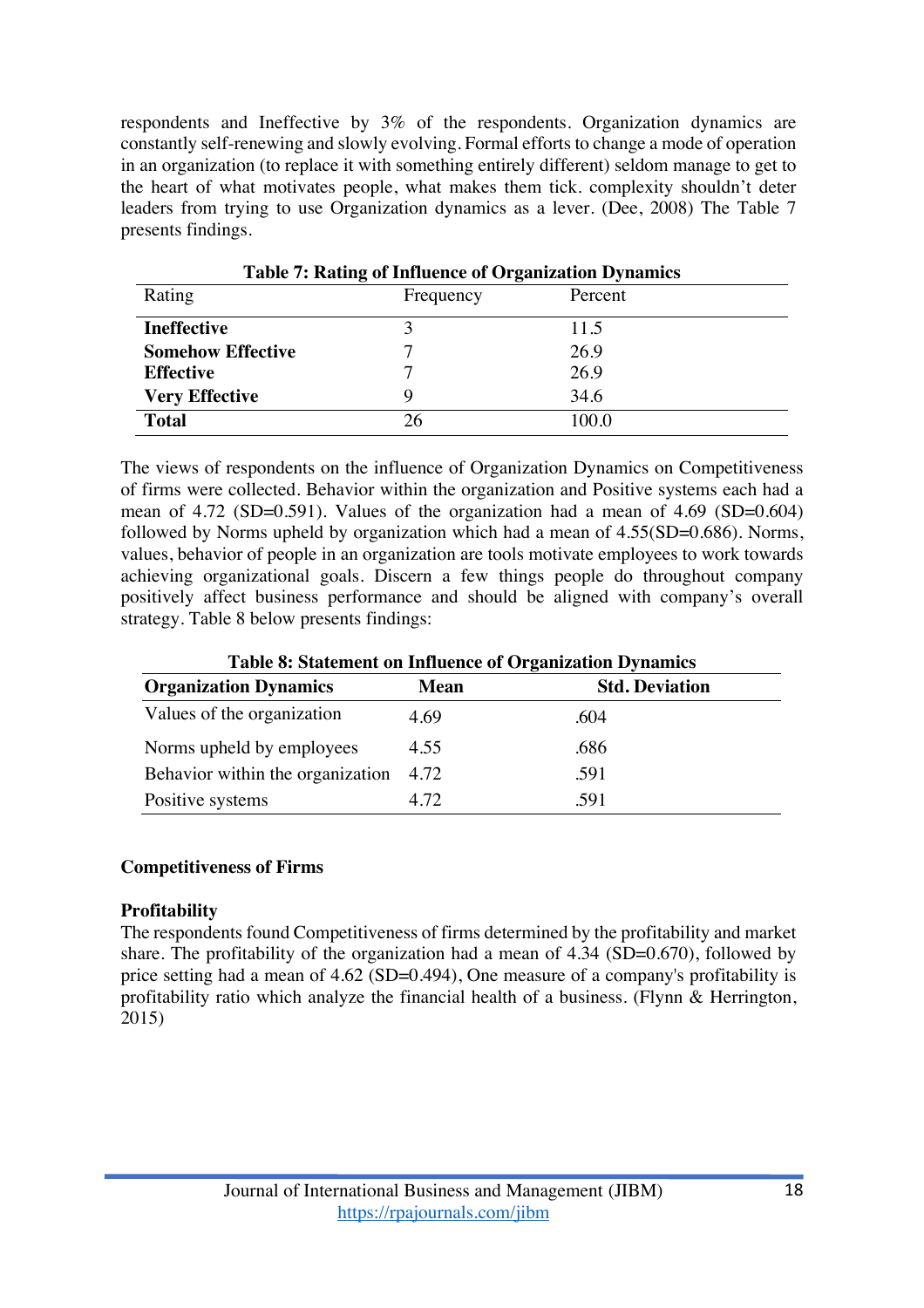| <b>Competitiveness of Firms</b>        | <b>Mean</b> | <b>Std. Deviation</b> |
|----------------------------------------|-------------|-----------------------|
| Profitability of the organization 4.34 |             | .670                  |
| Price Setting of products              | 4.62        | .494                  |
| Market Share representation            | 4.55        | .572                  |
| Changes in the market share            | 4.59        | .568                  |

**Table 9: Rating of Influence of Competitiveness of Firms**

### **Market Share**

The results are in congruence with those of Stank et al., (2013) and Zhang et al., (2013) who held organizations apply strategic leadership provide high value to their customers, thus achieving high levels of customer satisfaction. below presents findings. Market share representation of percentage of an industry or a market's total sales is earned by a particular company over a period is specified. Such metrics are used to give a general idea of the size of a company concerning its market and its competitors**.**

### **Regression Analysis**

Multiple regression analysis was used to establish the influence of Strategic leadership on Competitiveness of Logistics firm in Kenya.

## **Model Summary**

From the findings, the correlation coefficient (R) is 0.8792 which is a positive, shows a strong relationship Strategic leadership from on Competitiveness of firms. The R-Square value of 0.772 shows accounts for 77.2% of the variation or change in the performance of firms in the logistics sector in Kenya. This result supports the general view strategic leadership are not the only factors explain competitiveness of firms as was found in studies done by Senzen & Cakaya (2013). It implies there are other factors explain firms' performance in addition to strategic leadership management. The table 4.15 presents the model summary.

| <b>Table 10: Regression Model Summary</b> |       |          |                      |                               |
|-------------------------------------------|-------|----------|----------------------|-------------------------------|
| Model                                     | R     | R Square | Adjusted R<br>Square | Std. Error of<br>the Estimate |
|                                           | 0.879 | 0.772    | 0.291                | 0.564                         |

### **Regression Coefficients**

The table 4.17 below presents regression coefficients of the effect of Strategic leadership (Strategic direction, Strategic control, capacityBuilding and OrganizationDynamics) on Competitiveness of firms. The Beta coefficients indicate the extent to which firm competitiveness (dependent variable) changes due to a unit change Strategic leadership (independent variables).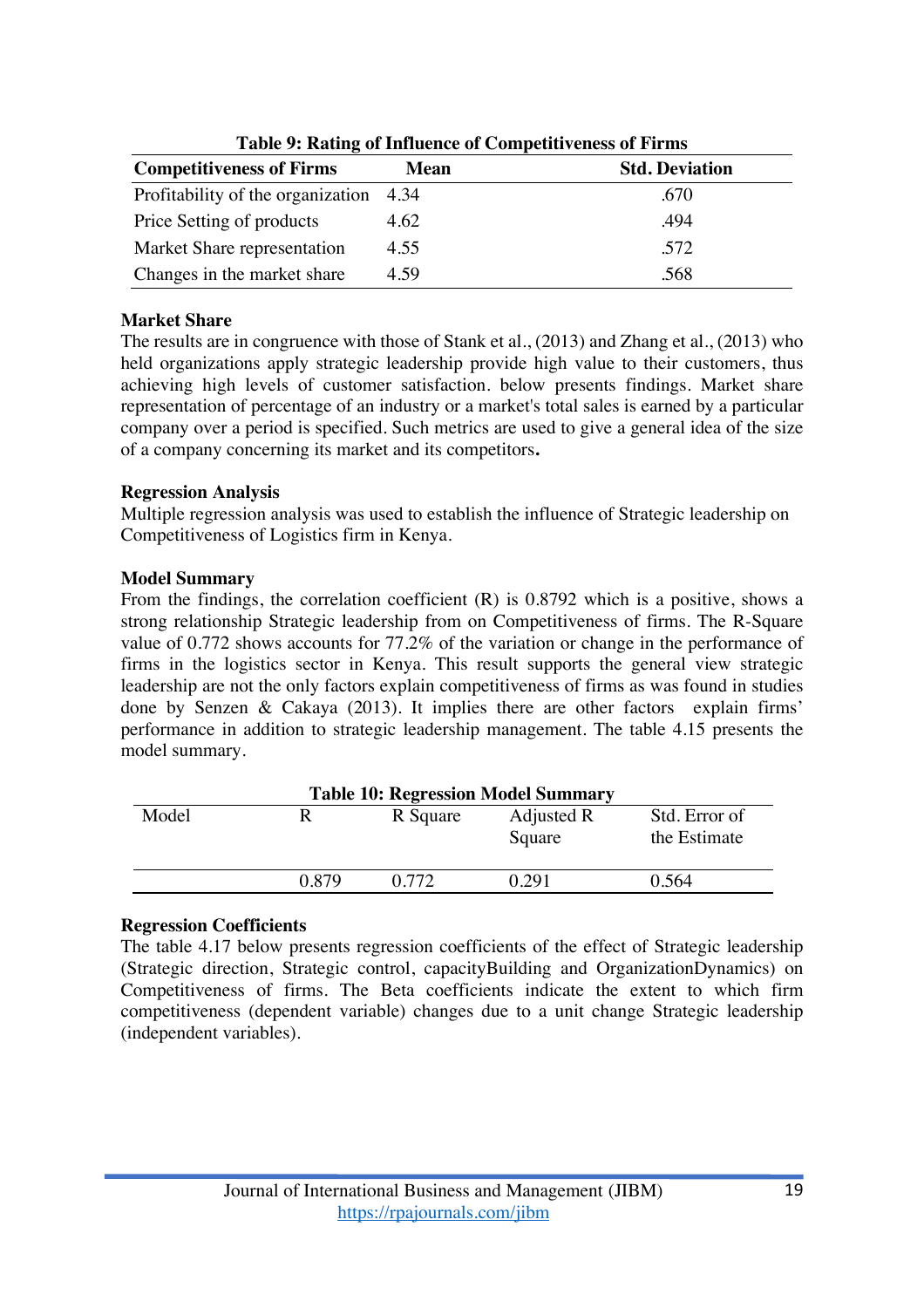| <b>Table 11: Regression Coefficients</b> |                                              |       |       |                                            |       |      |
|------------------------------------------|----------------------------------------------|-------|-------|--------------------------------------------|-------|------|
|                                          | <b>Unstandardized</b><br><b>Coefficients</b> |       |       | <b>Standardized</b><br><b>Coefficients</b> |       |      |
|                                          | Std.                                         |       |       |                                            |       |      |
| <b>Model</b>                             |                                              | B     | Error | Beta                                       | T     | Sig. |
| 1                                        | (Constant)                                   | 2.322 | 1.876 |                                            | 1.238 | .000 |
|                                          | <b>Strategic Direction</b>                   | .838  | .211  | .805                                       | 2.571 | 002  |
|                                          | Strategic Control                            | .745  | .195  | .875                                       | 1.037 | .003 |
|                                          | CapacityBuilding                             | .800  | .192  | .761                                       | 3.071 | .000 |
|                                          | Organization<br>Dynamics                     | .863  | .156  | .910                                       | 2.213 | .004 |

The regression equation for the study was:

 $Y= 2.322+ 0.838X_0 + 0.745X_3 + 0.800X_3 + 0.863X_4$ 

Where:

Y=Competitiveness of Firms in the Logistics sector.

 $βo = Constant$ 

 $\beta_1$ ,  $\beta_2$ ,  $\beta_3$  and  $\beta_4$ . Regression coefficients

 $X_i$ = Strategic Direction

 $X_2$  = Strategic Control

 $X<sub>s</sub> =$  Capacity building

 $X_4$  = Organization dynamics

ε is the error term.

The regression equation above has established using (strategic direction, strategic control, Capacity building and organization dynamics), competitiveness of firms was 2.322. The results show, holding other variables constant, a unit increase in the adoption of Strategic Direction would lead to 0.838 increases in Competitiveness of firms in Logistics sector. This variable was significant since calculated p-value (0.002) is less than 0.05 at 5% level of significance. The results support the findings of Knies, (2021) who concluded Strategic direction was effective in influencing competitiveness of firms by ensuring the vision, mission and objective of the organization are clear. The results further show holding other variables constant, a unit increase in the adoption of Strategic control would lead to 0.745 increases in Competitiveness in the Logistics sector.

This variable was significant since calculated p-value (0.003) was lower than 0.05 at 5% level of significance. Having the right controls, internal systems protect a business physical and financial asset from fraud, theft, errors. Similarly, the proper and clear controls quickly identify errors if they occur. Capacity building indicate when other variables are held constant, leads to 0.800 changes in Competitiveness of firms in Kenya's Logistics sector. This means unit increase in the adoption of Capacity Building would lead to an increase in firm competitiveness by 0.800. This variable was significant since p-value (0.00) was less than 0.05 at 5% level of significance. While intrinsic rewards are essential in their capacity to create personal satisfaction in an employee due to their efforts being recognized, financial rewards must follow it up to maximize employee motivation hence increasing competitiveness of firms in the logistics sector. Overall, Organization dynamics had the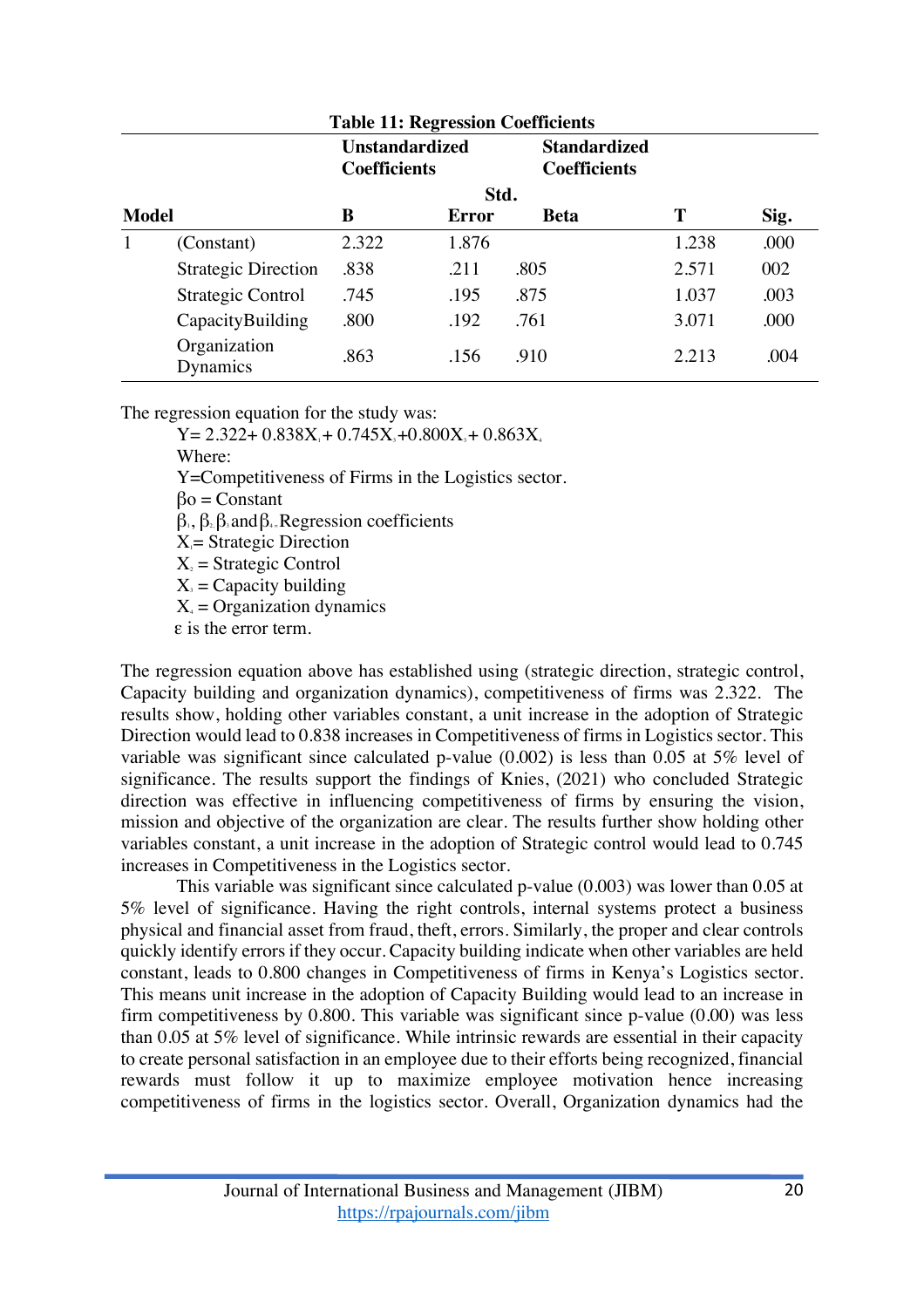greatest effect on competitiveness of firms followed by Strategic direction then Capacity building and Strategic control in order.

# **Concluding Remarks**

This section presents a summary of the findings addressing each objective of the study as interpreted in chapter four. The study sought to find out the Influence of Strategic direction on competitiveness of Logistics firms in Kenya. It was established having a strategic direction in an organization is effective. Both Long term and short-term objectives should be well defined and understood by everyone. Regression analysis established, while holding other variables constant, a unit increase in adoption of Strategic direction would lead to 0.838 increases in competitiveness of Logistics firms in Kenya.

The study sought to find out the effectiveness of Strategic control on competitiveness in the logistics sector. Overall, right controls and internal systems protect a business physical and financial asset from fraud, theft, therefore ensuring Accuracy and reliability on any data managed by an organization and presented to stakeholders. Similarly, maintaining compliance as a tool of control, ensure the proper, clear controls quickly identify errors and fraud if they occur. The study further established while holding other variables constant, a unit increase in the Strategic control would lead to 0.745 increase in performance of firms in Kenya's logistics sector.

Assessment of Capacity building in an organization found out there is positive influence on competitiveness of firms study established when Capacity building is successful, it strengthens a firm's ability to fulfill its mission and vision over time, thereby enhancing the ability to have a positive impact and profitability. These Capacity building practices were found to lead to 0.800 increase in performance of firms in Kenya's Logistics sector when other factors were held constant.

The assessment of influence of Organization dynamics adopted by firms in the logistics sector found out practices were effective in influencing firm's competitiveness. Organization dynamics are constantly self-renewing and slowly evolving: What people feel, think, believe is reflected and shaped by the way they go about their business. The norms, values and behavior motivate employees to work towards achieving organizational goals. Regression analysis established Organization dynamics explained for 0.863 changes in performance of firms in Kenya's logistics sector when other variables were held constant.

It established quality of service offered by firms in logistics sector improved competitiveness by 63.78% because of adopting Strategic leadership. There was increase in profitability and a larger market share was covered over the past 3 years. An Increasing profitability necessitates determining which areas of a financial strategy are working and need improvement which is evident in the study. Understanding the key factors determining profitability assists managers in developing an efficient profitability strategy for his or her company. On overall profitability majority of firms had an increase in profitability of between 15-20 million at 49.1.1% in the year 2020, between 15-20 million at 48.6% in the year 2019 and between Kshs 5-10 million at 39.5% in 2018. The year 2020 however had less increase from the previous year because of the Global pandemic Covid-19.

The study sought to determine the Influence of Strategic Leadership on Competitiveness of firms. To determine this, the study first sought to establish level of having of strategic control, strategic direction, Capacity building and organization dynamics among these firms. These practices found to be effectively adopted by firms in the logistics sector. The study concludes Strategic Leadership had significance influence on competitiveness in Kenya's Logistics sector. Having a clear vision and mission of is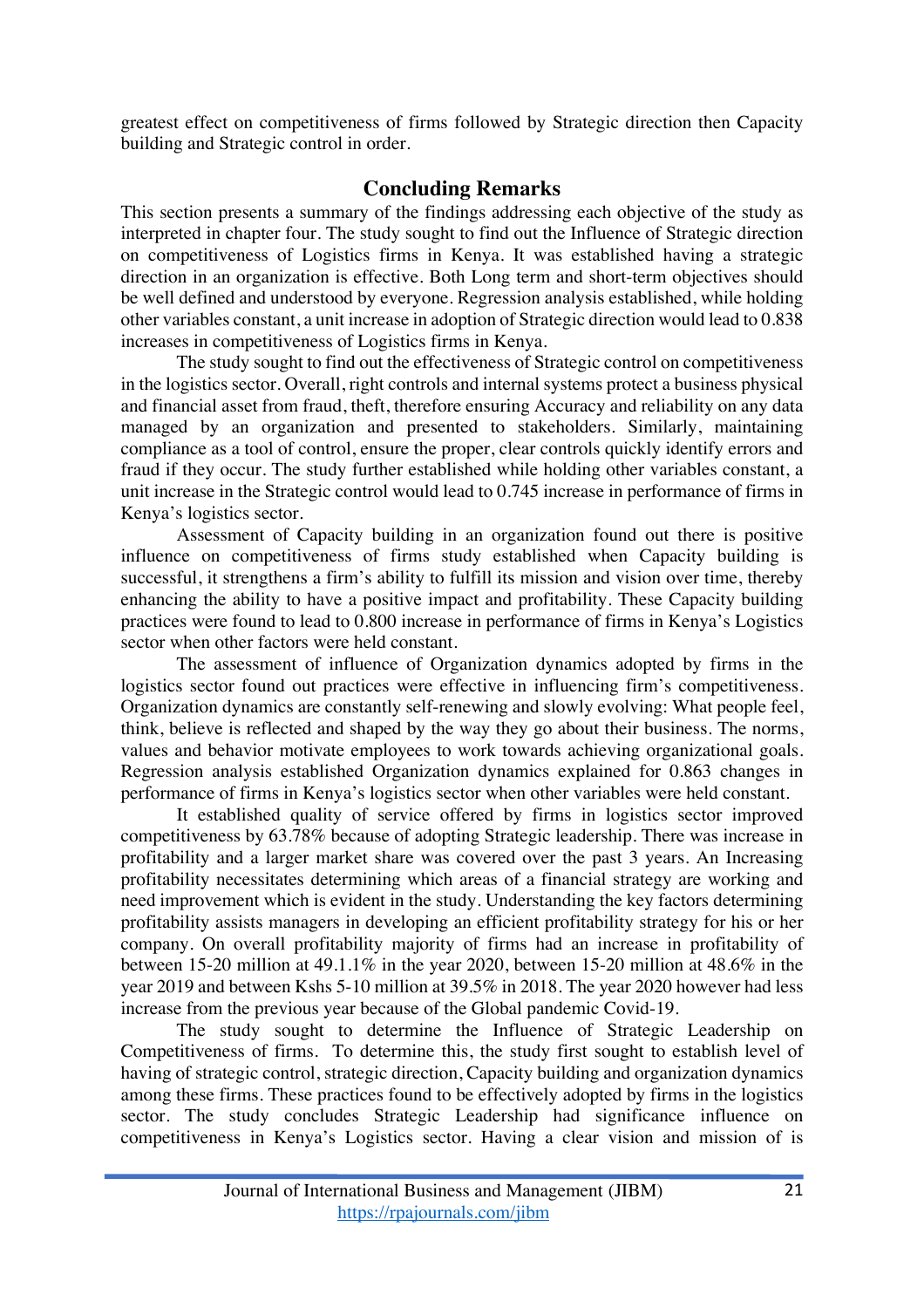understood by everyone in the organization is key. The long term and short-term objective of the organization should be clearly defined. The internal control tools are also essential to ensure there are minimum or no errors and any chance of fraud. These internal controls such as the Standard Operating Procedures ensure there is alignment of processes. Capacity building activities including training, development and reward systems act as a motivating factor for employees to perform better in an organization. The study further concluded Organization dynamics had a significant influence on performance of firms in Kenya's Logistics sector.

The study finally concluded that profitability and market share of an organization is determined by the leader's organization has. Therefore, strategic leaders ensure through having Strategic direction, strategic control, Organization dynamics, Capacity building increased competitiveness of firms. Overall, profitability of firm increased by 15-20 million at 49.1.1% in the year 2020, between 15-20 million at 48.6% in the year 2019 and between Kshs 5-10 million at 39.5% in the year 2018. The year 2020 however had less increase from previous year because of the Global pandemic Covid-19.

This study experienced various limitations. First, Due to the Covid-19 Pandemic it was difficult to get hold of some managers as they were working from home and rarely came to office. Therefore, I had to send soft copy documents to be filled virtually. The study targeted organizations spread over Kenya geographically. This limited access to these organizations since the researchers could not reach to all of them and had to send emails with the attachment for the managers of the firms to fill. Lastly, some of the respondents targeted, they were either out of the office at the time data collection was done or were unwilling to fill the questionnaires. This limited the information collected as the study could not benefit from the rich information possessed by the respondents who declined to participate in the study.

#### **Recommendations**

Firms in Logistics sector should have very specific and quantifiable goals are clear to everyone in organization, are analyzed periodically to ensure every employee in the organization understand them and comply effectively. This will ensure the long term and short-term objective of organization are clear to everyone and therefore they work towards achieving goals. Firms should also ensure they hire leaders who are very strategic, and they will enhance performance and competitiveness of firms.

Having Internal controls ensure errors and mistakes are removed, so standard operating procedures are observed is important. Organization self- valuation of the internal controls to are adequate supporting documentation as the possibilities of errors are reduced. Firms in the logistics sector should, while ensuring procedures are defined, minimize ambiguous procedures. Intensified evaluation of the existing internal tools should be adopted to reduce errors impacts while efficiently having the right controls.

To realize the benefits of Capacity building firms in the logistics sector should have activities intrinsic rewards, financial rewards which are essential in their capacity to create personal satisfaction in an employee due to their efforts being recognized, Firms should adopt approached minimize an over reliance on outside expertise which in turn reduces the costs incurred by the organization. This will ensure employees are motivated to work in the organization and receive compensation matches their work.

To ensure the dynamics and culture of the organization is consistent, the norms, behavior, values are upheld by all the employees in the company, activities ruin the values and norms of the organization should mitigated with at an early stage before they develop to become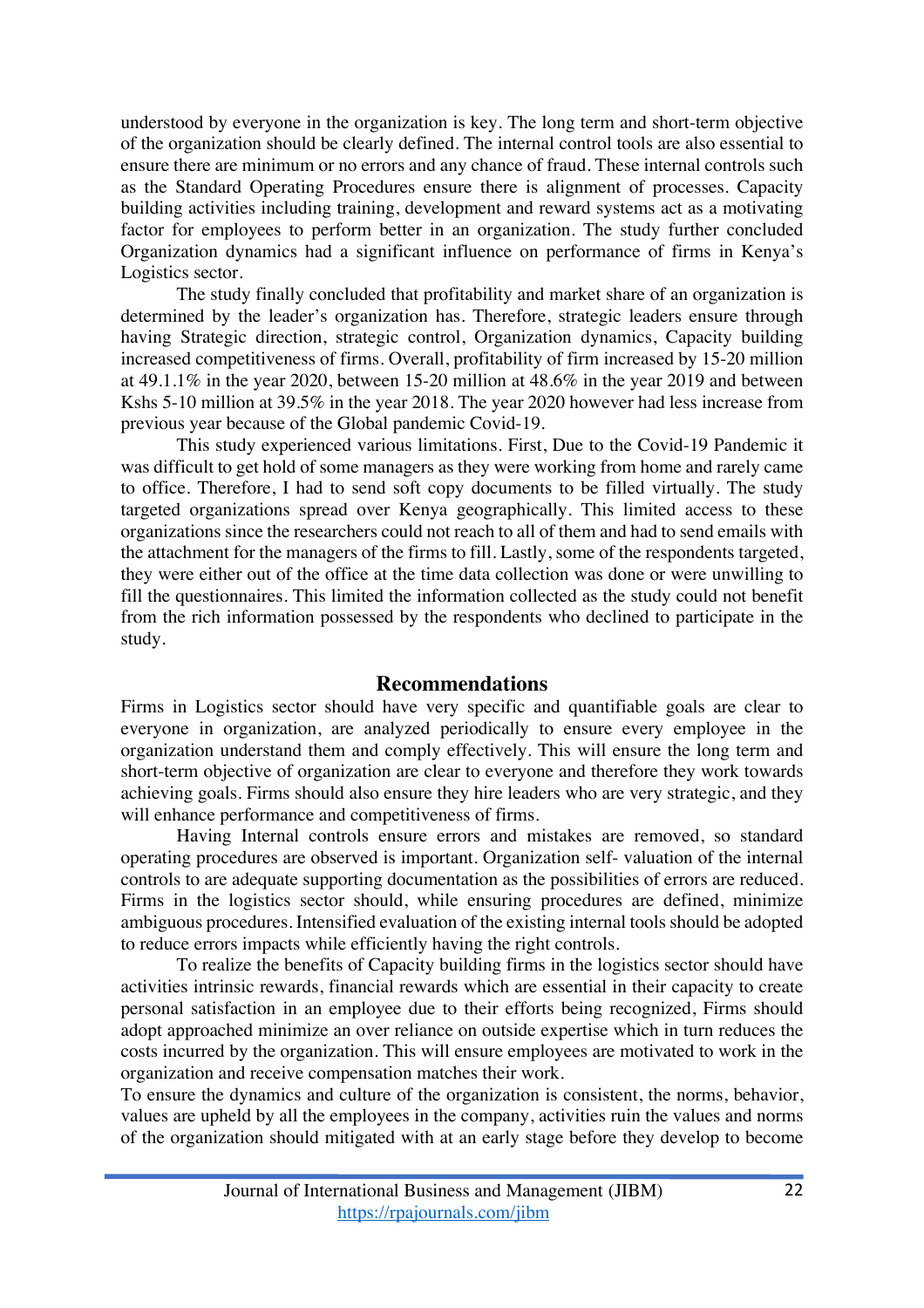norms. Overall, firms, especially the small ones, in the logistics sector should be empowered to adopt positive values, norms and introduced policies promote the positive culture of the organization so as this is maintained as the organization grow over time.

## **Areas for Further Research**

The focus of this study was on Influence of Strategic Leadership on Competitiveness of Logistics firms in Kenya. There are other sectors such as Strategic Execution and Implementation of Leadership policies. Similar studies should be done in these sectors to establish whether same or different results will be obtained. Existing literature indicates as a future avenue of research, there is need to undertake similar research in other sectors, government institutions, public sector organizations in Kenya and other countries to establish whether explored factors can be generalized to effects of Strategic leadership in Kenya's logistics sector

### **Acknowledgement**

I would like to extend my appreciation to my wonderful family my dad Elias Muriithi, mum Mary Nkirote for her continuous prayers and support, my siblings Kelvin Munene, Lavina Kathambi and Joshua Baraka and to my father and mentor Pastor Alex Mugo.You are a great source of encouragement to me, and May God abundantly reward you.

### **References**

- Aldaihani, F. M. F., & Ali, N. A. B. (2019). Impact of relationship marketing on customers' loyalty of Islamic banks in the State of Kuwait. *International Journal of Scientific & Technology Research, 8*(11), 788-802.
- Aldaihani, F. M. F., & Ali, N. A. B. (2018). Impact of social customer relationship management on customer satisfaction through customer empowerment: A study of Islamic Banks in Kuwait. *International Research Journal of Finance and Economics, 170*(170), 41-53.
- Alwagee, S. A. A., Hashem, W., & Michotte, K. (2020). Name of the assignment Impact of Leadership Style on Employee' performanceIn (Non-profit Organizations) Taiz, Ibb Yemen Case Study
- Carpenter, M. A., &Weikel, M. K. (Eds.). (2021). The handbook of research on top management teams. Edward Elgar Publishing.
- Cunha, M.M. and Putnik, G.D., (2006). On the dynamics of agile/virtual enterprise reconfiguration. *International Journal of Networking and Virtual Organisations,* 3(1), pp.102-123.
- Chandeth, L., Shostakovska, A., Tsymbal, P., &Vlasova, G. (2020). Quality Control Development at the Strategic Level. Virtual Economics, 3(1), 58-73.
- Deeboonmee, Wiraporn, and Wallapha Ariratana. (2021) "Relationship between Strategic Leadership and School Effectiveness.pdf [Accessed 21 January 2021].
- Dietrich, M., & Krafft, J. Isabirye, J (Eds.). (2021). Handbook on the Economics and Theory of the Firm. Edward Elgar Publishing.
- Eremugo, I., & Okoche, J. M. M. (2021). Influence of Monitoring and Evaluation System Components on the Performance of National Non-Governmental Organizations (NNGOs): A Case of Global Aim Uganda. *Journal of Business and Strategic Management*, *6*(3), 57-81.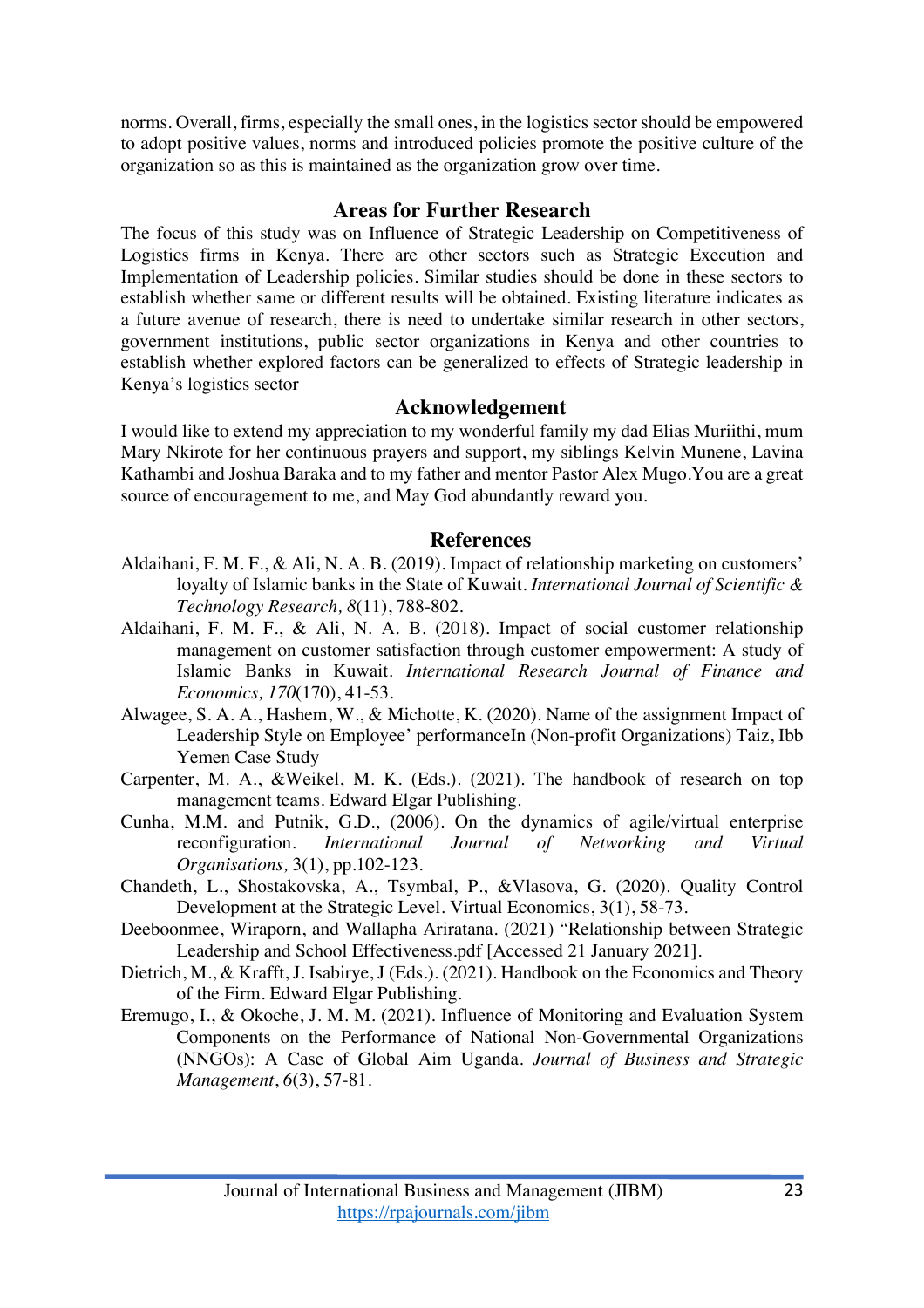- Genau, H. A., Blickle, G., Schütte, N., & Meurs, J. A. (2021). Machiavellian leader effectiveness: The moderating role of political skill. *Journal of Personnel Psychology*.
- Dominik Domhoff, Kathrin Seibert, Susanne Stiefler, Karin Wolf-Ostermann, Dirk Peschke, Differences in nursing home admission between functionally defined populations in Germany and the association with quality of health care, BMC Health Services Research, 10.1186/ 021-06196-8, 21, 1, (2021).
- Hughes and Beatty M. (2021). Impact of strategic leadership on strategic competitive advantage through strategic thinking and strategic planning: bi-meditational research. Verslas: teorija ir praktika, 19(1), 322-330.
- Klettner, A., Clarke, T., & Boersma,Mousa, M., Boyle, J., Skouteris, H., Mullins, A. K., Currie, G., Riach, K., & Teede, H. J. (2021). Advancing women in healthcare leadership: a systematic review and meta-synthesis of multi-sector evidence on organizational interventions. *EClinicalMedicine*, *39*, 101084.
- Eremugo, I., & Okoche, J. M. M. (2021). Influence of Monitoring and Evaluation System Components on the Performance of National Non-Governmental Organizations (NNGOs): A Case of Global Aim Uganda. *Journal of Business and Strategic Management*, *6*(3), 57-81.
- Halawi, L. A., Aronson, J. E., & McCarthy, R. V Nizam, M. F. (2021). On Understanding the Methodologies adopted in KMS Studies within the Context of Quality Strategy. *Turkish Journal of Computer and Mathematics Education (TURCOMAT)*, *12*(3), 2006-2010.
- Hambrick, D. C., & Mason, P. A. Nizam, M. F. (2021). On Understanding the Methodologies adopted in KMS Studies within the Context of Quality Strategy. *Turkish Journal of Computer and Mathematics Education (TURCOMAT)*, *12*(3), 2006-2010
- Ireland, R. D., & Withers, M. C. (2021). CORPORATE GROWTH AND ACQUISITION. *Strategic Management: State of the Field and Its Future*, 137.
- Islam, M. A., Jantan, A. H., Rahman, M. A., Hamid, A. B. A., Mahmud, F. B., & Hoque, A. (2018). Leadership styles for employee empowerment: Malaysian retail industry. *Journal of Management Research, 10*(4), 27-40.
- Islam, M. A., Igwe, P. A., Rahman, M., & Saif, A. N. M. (2021). Remote working challenges and solutions: Insights from SMEs in Bangladesh during the COVID-19 pandemic. *International Journal of Quality and Innovation, 5*(2), 119-140.
- Islam, M. A., Jantan, A. H., Aldaihani, F., Rahman, M. A., Khan, A. M., Shahin, S., & Alam, M. N. (2018). Impact of empowerment, flexibility and trust on women's access to senior positions in RMG industry of Bangladesh. *International Journal of Entrepreneurship, 22*(3).
- Jacobsen, C. B., Knies, E., Leisink, P., Andersen, L. B., Brewer, G. A., Jacobsen, C. B., & Vandenabeele, W. (2021). People management: Integrating insights from strategic human resource management and leadership.
- Jing, F. F., & Avery, G. C. (2021). Understanding the relationship between leadership and organizational performance. International Business & Economics Research Journal (IBER),  $7(5)$ . Available at: https://www.clutejournals.com/index.php/IBER/article/view/3256/3304 [Accessed 21 January 2021].
- Kabetu, D. G., &Iravo, M. A Simiyu, T. W., Aliata, V. L., & Wanyama, K. W. Influence of Decentralization on Service Delivery in the County Governments of Kenya.